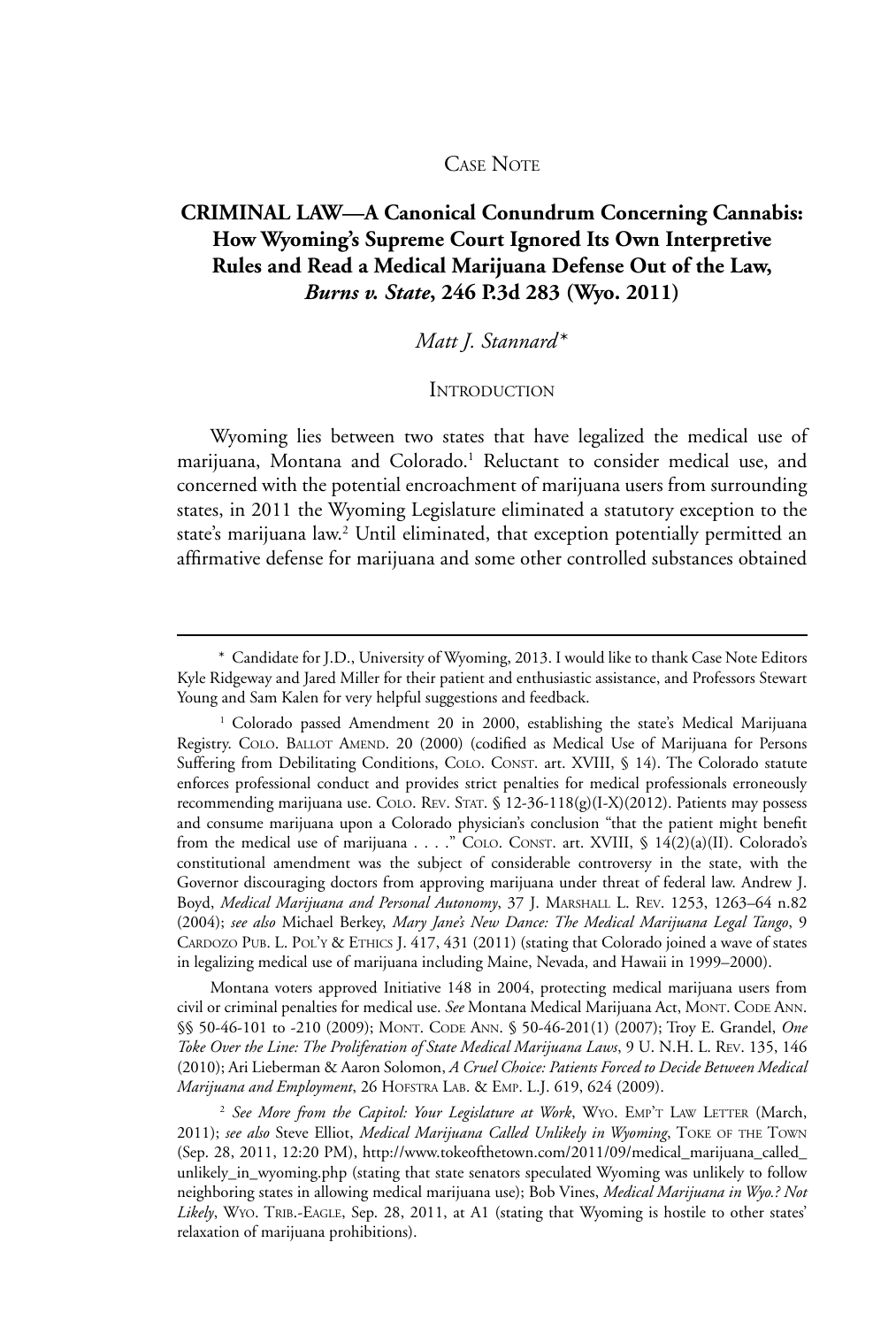pursuant to a valid prescription or order of a medical practitioner.<sup>3</sup> The Wyoming Legislature voted overwhelmingly to close that loophole, leaving medical marijuana users without any defense for the criminality of possession and use in Wyoming.<sup>4</sup>

The point may have been moot. Only weeks earlier, the Wyoming Supreme Court affirmed the conviction of Colorado resident Daniel Joseph Burns for marijuana possession, even though Burns asserted he obtained the marijuana in accordance with Colorado's medical marijuana law.<sup>5</sup> Arrested under section 35-7-1031 of the Wyoming Statutes,<sup>6</sup> Burns argued that he obtained the marijuana in his possession pursuant to the valid prescription or order of a practitioner in Colorado under that state's medical marijuana law.7 The State of Wyoming successfully quashed that defense through a motion in limine, and Burns offered a conditional guilty plea as he appealed the denial of his affirmative defense to the Wyoming Supreme Court.<sup>8</sup> The court affirmed Burns's conviction the following January, holding that the Wyoming statute did not exempt a defendant from criminal liability even if the defendant obtained a legitimate medical marijuana exception under Colorado law.<sup>9</sup>

The decision in *Burns* and the Legislature's subsequent revocation of the statutory exception in 35-7-1031 illustrate the political challenges in jurisdictions that border medical marijuana states. Since California became the first state to do so in 1996, fifteen other states and the District of Columbia have legalized medical marijuana.10 Despite an aggressive federal anti-narcotics policy that refuses to acknowledge any medical benefits to marijuana use,<sup>11</sup> federal intervention has

- <sup>4</sup> Vines, *supra* note 2, at A1.
- <sup>5</sup> *See generally* Burns v. State, 246 P.3d 283 (Wyo. 2011).
- $6$  Wyo. Stat. Ann. § 35-7-1031(c)(iii) (2009).
- <sup>7</sup> *Burns*, 246 P.3d at 284.
- <sup>8</sup> *Id*. at 285.
- <sup>9</sup> *Id*. at 286.
- <sup>10</sup> *See infra* note 34 and accompanying text.

<sup>&</sup>lt;sup>3</sup> The old statutory exception read: "It is unlawful for any person knowingly or intentionally to possess a controlled substance unless the substance was obtained directly from, or pursuant to a valid prescription or order of a practitioner while acting in the course of his professional practice, or except as otherwise authorized by this act." WYO. STAT. ANN. § 35-7-1031(c) (2009). The new statute adds the following clarification: "[N]otwithstanding any other provision of this act, no practitioner shall dispense or prescribe marihuana, tetrahydrocannabinol, or synthetic equivalents of marihuana or tetrahydrocannabinol and no prescription or practitioner's order for marihuana, tetrahydrocannabinol, or synthetic equivalents of marihuana or tetrahydrocannabinol shall be valid." WYO. STAT. ANN. § 35-7-1031(c) (2011).

<sup>11</sup> Jared Bayer, Comment, *Re-balancing State and Federal Power: Toward a Political Principle of Subsidiarity in the United States*, 53 Am. U. L. Rev. 1421, 1435–37 (2004) (stating that while states liberalize marijuana laws, the federal government refuses to enact similar changes).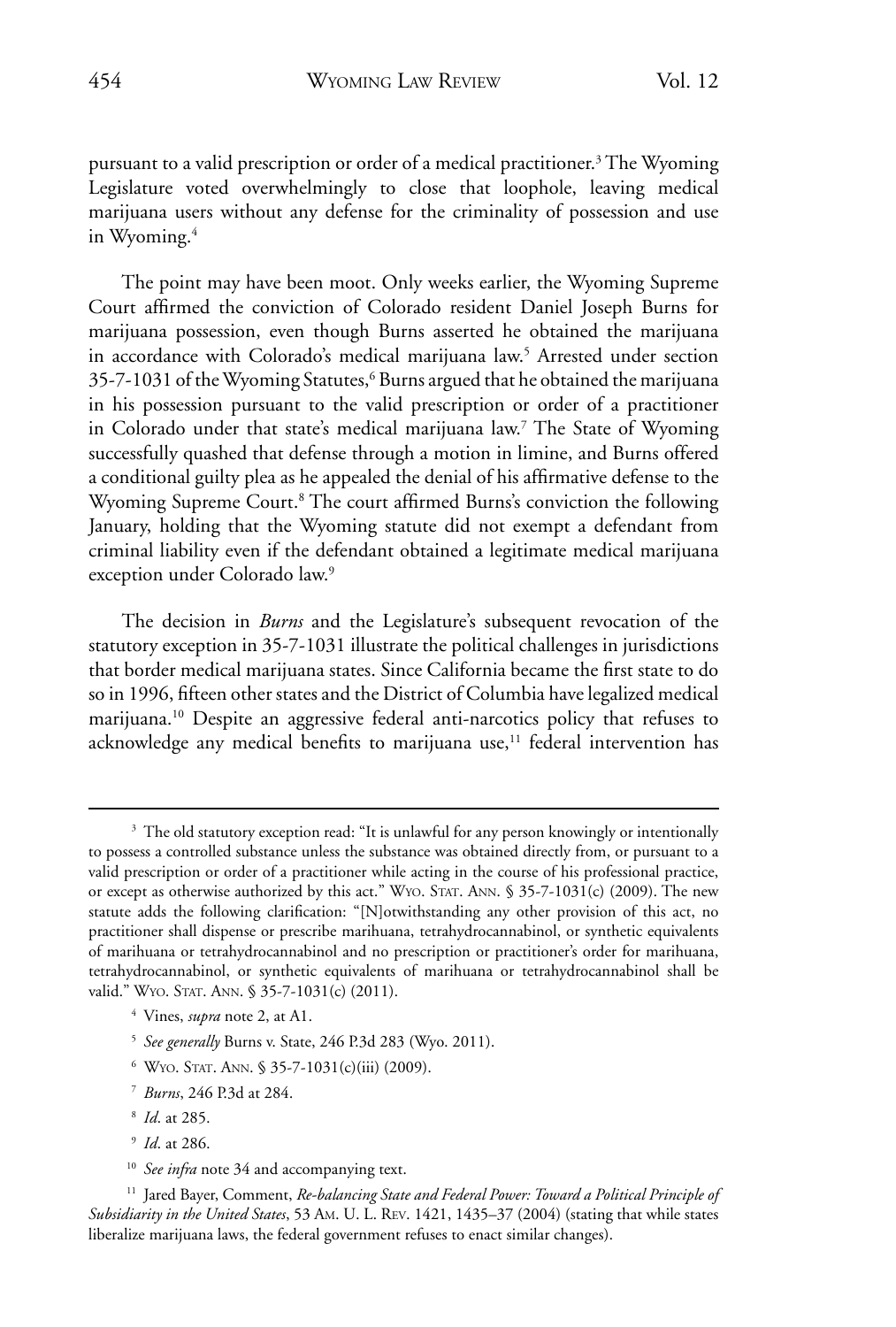not slowed several states' moves toward legalization.12 Estimates of the number of legal marijuana users range from 730,000 to 1.5 million.13 States prohibiting marijuana will inevitably face the challenge of how to respond to visitors bringing medical marijuana across the border.<sup>14</sup>

This note argues that the Wyoming Supreme Court reached an erroneous holding in *Burns*. It did so by ignoring its well-defined interpretive cannons of statutory construction and by disregarding a specific exception in the Wyoming statute allowing for marijuana "obtained directly from or pursuant to a valid prescription or order of a practitioner while acting in the course of his professional practice."15 While the Wyoming Legislature jettisoned the statutory exception for medical marijuana shortly after the *Burns* decision, the Wyoming Supreme Court erred in reading the exception out of the law prior to the Legislature's actions.

By outlining the history of medical marijuana policy,<sup>16</sup> surveying the relevant interpretive canons of statutory construction, $17$  and analyzing the language of section  $35-7-1031(c)$ (iii) under those interpretive cannons,<sup>18</sup> this note will demonstrate that the court should have allowed Burns to present an affirmative

<sup>14</sup> *See, e.g.*, Kenneth Falcon, *A Lesson in Legalization: Successes and Failures of California's Proposition 19*, 9 Geo. J.L. & Pub. Pol'y 463, 484 (2011) (noting that large-scale marijuana production in California incentivizes illegal transportation into its neighboring states); Alex Kreit, *Beyond the Prohibition Debate: Thoughts on Federal Drug Laws in an Age of State Reforms*, 13 Chap. L. Rev. 555, 576 (2010) (discussing the need for "controls and incentives to prevent against negative externalities in the form of spillover effects in neighboring states"); Michael M. O'Hear, *Federalism*  and Drug Control, 57 VAND. L. REV. 783, 868 (2004) (speculating that marijuana may be easily purchased in a liberalizing state and carried across borders, and that the price of marijuana would fall in both states as a result); Beau Kilmer et al., *Reducing Drug Trafficking Revenues and Violence in Mexico: Would Legalizing Marijuana in California Help?*, RAND Corp. (2010), http://www.rand. org/content/dam/rand/pubs/occasional\_papers/2010/RAND\_OP325.pdf (noting the likelihood of interstate transportation of marijuana if it is legalized in California).

<sup>12</sup> Robert A. Mikos, *On the Limits of Supremacy: Medical Marijuana and the States' Overlooked*  Power to Legalize Federal Crime, 62 VAND. L. REV. 1421, 1423 (2009) (noting that states continued to enact medical marijuana legislation post-*Raich*).

<sup>13</sup> Kris Lotlikar, *The First Ever Investor-Grade Analysis of the Medical Marijuana Markets*, Med. Marijuana Mkts. (Mar. 23, 2011), http://medicalmarijuanamarkets.com/see-change-strategyreleases-the-state-of-the-medical-marijuana-markets-2011-the-first-ever-investor-grade-analysisof-the-medical-marijuana-markets-in-the-u-s (reporting the findings of survey responses and interviews conducted by See Change Strategy LLC, which the author identifies as "an independent financial analysis firm that specializes in new and unique markets"); Russ Belville, *America's One Million Legal Marijuana Users*, The Normal Stash Blog (Mar. 28, 2011), http://stash.norml.org/ americas-one-million-legal-marijuana-users (reporting figures compiled by the author from state medical marijuana registries and patient estimates).

<sup>15</sup> Wyo. Stat. Ann. § 35-7-1031(c)(iii) (2009); *see supra* note 3 (explaining the previous statute).

<sup>&</sup>lt;sup>16</sup> See infra notes 25-72 and accompanying text.

<sup>&</sup>lt;sup>17</sup> See infra notes 73–142 and accompanying text.

<sup>&</sup>lt;sup>18</sup> See infra notes 166–216 and accompanying text.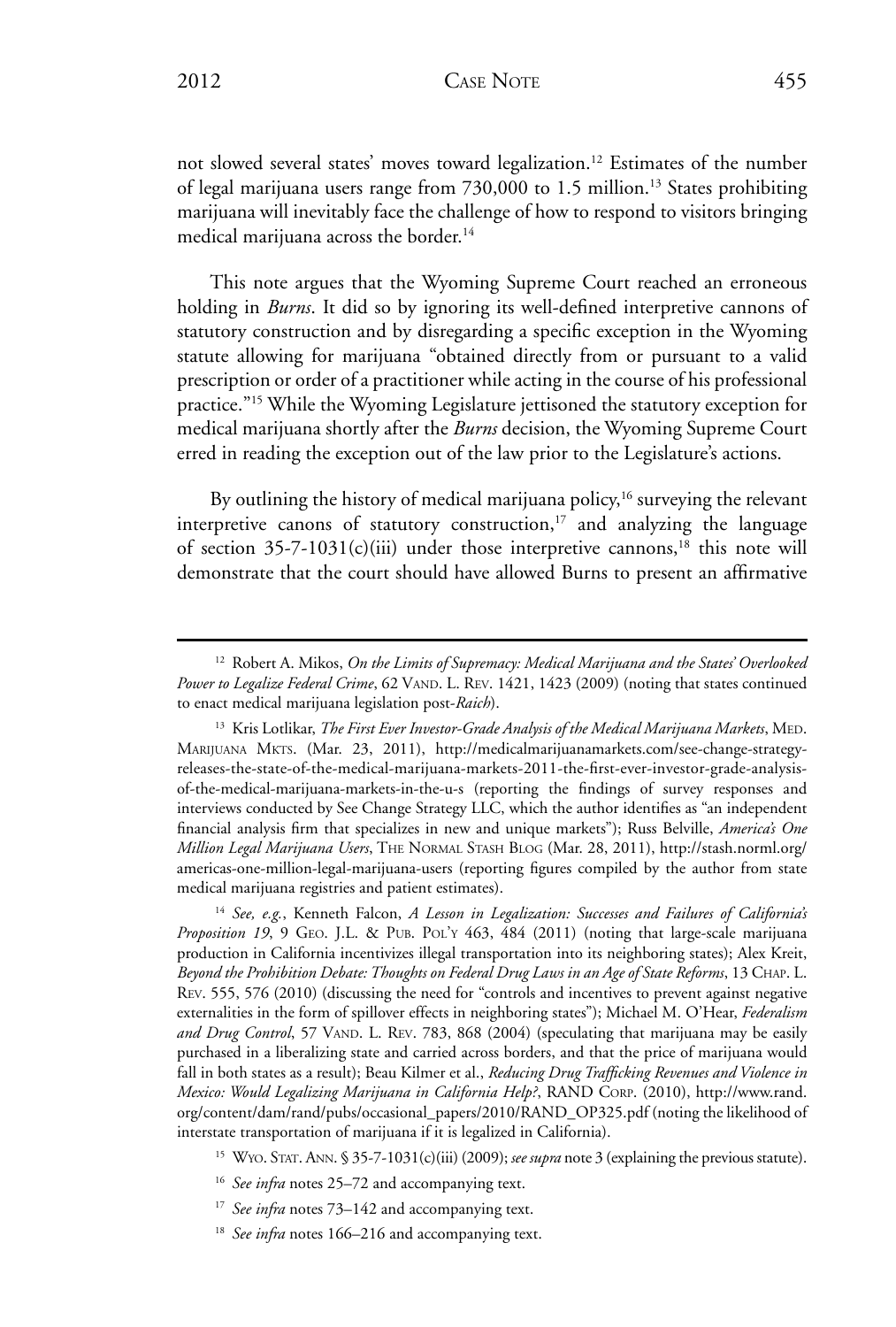defense of legitimate marijuana possession. If the State of Wyoming had a policy interest in discouraging the transportation of medical marijuana from Colorado into Wyoming, the proper remedy was legislative—evidenced by the subsequent action by the Wyoming Legislature rescinding the statutory exception in section  $35 - 7 - 1031(c)$ (iii).<sup>19</sup>

#### **BACKGROUND**

America's controlled substance policies inhabit several legal intersections, including federal and state law,<sup>20</sup> criminal and constitutional law,<sup>21</sup> and the fields of law and medicine.<sup>22</sup> The criminalization of marijuana in U.S. history was accompanied by an equivalent retreat from objective analysis of marijuana's medical possibilities.<sup>23</sup> In recent years, political forces in favor of restoring marijuana's medical uses have clashed with political forces bent on keeping the substance categorically illegal.<sup>24</sup>

<sup>21</sup> *See* Martin D. Carcieri, *Obama, the Fourteenth Amendment, and the Drug War*, 44 Akron L. Rev. 303, 307–08 (2011) (arguing marijuana prohibition is subject to strict scrutiny under the Fourteenth Amendment doctrine of bodily autonomy); *see generally* Andrew King, Comment, *What the Supreme Court Isn't Saying About Federalism, the Ninth Amendment, and Medical Marijuana*, 59 Ark. L. Rev. 755 (2006) (subjecting the United States' arguments in *Gonzalez v. Raich* to Ninth Amendment enumerated right analysis).

<sup>22</sup> *See* Conant v. Walters, 309 F.3d 629, 641–43 (9th Cir. 2002) (Kozinski, J., concurring) (noting that several studies contradict the government's position that marijuana has no medical use); *see generally* Alex Kreit & Aaron Marcus, *Recent Developments in Health Care Law:* Raich*, Health Care, and the Commerce Clause*, 31 Wm. Mitchell L. Rev. 957 (2004) (describing the impact of *Raich* on several traditionally state-overseen medical practices).

<sup>23</sup> *See* Alex Kreit, *The Future of Medical Marijuana: Should the States Grow Their Own?*, 151 U. Pa. L. Rev. 1787, 1793–94 (2003) (noting that the Marihuana Tax Act of 1937 accepted medical use of marijuana but made acquisition of the drug economically difficult, while the Controlled Substances Act of 1970 finally eliminated medical use of marijuana).

<sup>24</sup> *See* Matthew A. Christiansen, *A Great Schism: Social Norms and Marijuana Prohibition*, 4 Harv. L. & Pol'y Rev. 229, 233 (2010) (describing the disconnect between federal marijuana policy and the government's own research suggesting the relative harmlessness of marijuana); Kreit, *supra* note 23, at 1796 (recounting the government's refusal to hold hearings on reclassification of marijuana from Schedule I to Schedule II despite administrative judge's conclusion that marijuana is "one of the safest therapeutically active substances known to man").

<sup>&</sup>lt;sup>19</sup> See infra notes 105-06, 203-04 and accompanying text.

<sup>20</sup> *See* Lauryn P. Gouldin, *Controlled Substance Law: Cannabis, Compassionate Use and the Commerce Clause: Why Developments in California May Limit the Constitutional Reach of the Federal Drug Laws*, 1999 Ann. Surv. Am. L. 471, 523–25 (1999) (suggesting California citizens may be able to prove the completely intrastate nature of marijuana cultivation and distribution); *see generally*  Gregory W. Watts, Note, Gonzales v. Raich*: How to Fix a Mess of "Economic" Proportions*, 40 Akron L. Rev. 545 (2007) (noting the conflict between federal and state orientations toward marijuana and advocating a neo-Federalist approach to the interaction of federal and state marijuana laws).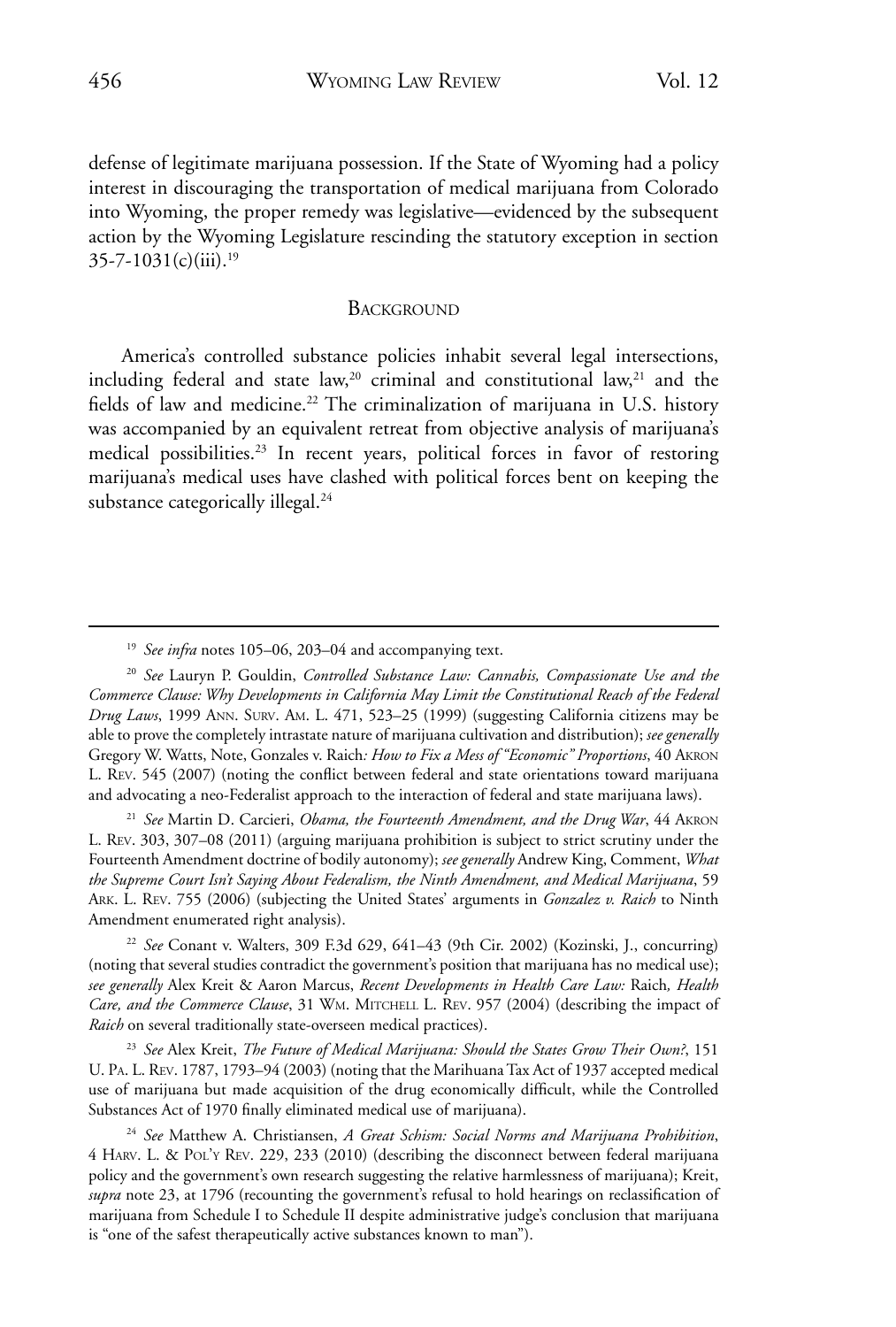### *A Brief History of Medical Marijuana*

People have used marijuana medicinally for thousands of years.<sup>25</sup> In the United States, marijuana enjoyed legal medical status until the federal criminalization of cannabis in 1937.<sup>26</sup> Wyoming's deference to a medical approach to the plant was evident in 1913, when the Legislature listed Indian hemp as a narcotic requiring a prescription except for small dilute amounts.27 Criminal possession of cannabis followed in 1929, but without explicit repeal of allowances for prescriptionapproved use.28 With the adoption of the federal Uniform Narcotic Drug Act in 1937, cannabis and cannabis extract were banned recreationally, but continued to be authorized in Wyoming for distribution by prescription.<sup>29</sup> Such prescription use remained legal until the Uniform Controlled Substances Act was adopted and the Uniform Narcotics Act was repealed in 1971.<sup>30</sup>

Support for the legalization of medical marijuana began in earnest in the 1990s.31 In 1995, California voters approved Proposition 215 via referendum, codified as the California Compassionate Use Act (CCUA) in 1996.<sup>32</sup> The Act exempted physicians, patients, and primary caregivers who possessed or cultivated marijuana, for medical purposes, with the recommendation or approval of a physician, from criminal prosecution.33 Since the passage of the CCUA, fifteen other states, and the District of Columbia, have passed laws allowing medical marijuana.34

- <sup>30</sup> 1971 Wyo. Sess. Laws 477.
- <sup>31</sup> *See* Gouldin, *supra* note 20, at 471–72, 481–82.

<sup>32</sup> See Watts, *supra* note 20, at 558 n.87 (citing CAL. HEALTH & SAFETY CODE ANN. § 11362.5  $(c-d)$ .

<sup>33</sup> *Id.* at 558.

<sup>34</sup> Those states, in addition to California, are Alaska, Arizona, Colorado, Delaware, Hawaii, Maine, Michigan, Montana, Nevada, New Jersey, New Mexico, Oregon, Rhode Island, Vermont, and Washington. *See* Alaska Stat. § 17.37.040 (2011); Ariz. Rev. Stat. Ann. § 36-2801 (2011) (Arizona Medical Marijuana Act); Colo. Rev. Stat. § 12-43.3-101 (2011) (Colorado Medical Marijuana Code); DEL. CODE ANN. tit. 16 § 4901A (2011) (The Delaware Medical Marijuana Act); Haw. Rev. Stat. § 329-121 (2011); Me. Rev. Stat. tit. 22 § 2383-B (2011); Mich. Comp. Laws § 333.26422 (2011) (Michigan Medical Marihuana Act); MONT. CODE ANN. § 50-46-101 (2011); Nev. Rev. Stat. § 453A.250 (2011); N.J. Stat. Ann. § 24:6I-1 (2011) (New Jersey Compassionate Use Marijuana Act); N.M. STAT. ANN. § 26-2B-3 (2011) (Lynn and Erin Compassionate Use Act); Oregon Medical Marijuana Act, Or. Rev. Stat. § 475.309 (2009); R.I. Gen. Laws § 21-28.6-1 (2011) (The Edward O. Hawkins and Thomas C. Slater Medical Marijuana Act); VT. STAT. ANN.

<sup>25</sup> *See* Lester Grinspoon & James B. Bakalar, Marihuana: The Forbidden Medicine 32–35 (rev. ed. 1997).

<sup>26</sup> *See* Richard J. Bonnie & Charles H. Whitebread II, The Marijuana Conviction: A HISTORY OF MARIJUANA PROHIBITION IN THE UNITED STATES 92-117 (1999).

<sup>27</sup> 1913 Wyo. Sess. Laws 101.

<sup>&</sup>lt;sup>28</sup> 1929 Wyo. Sess. Laws 67.

<sup>29</sup> 1937 Wyo. Sess. Laws 208.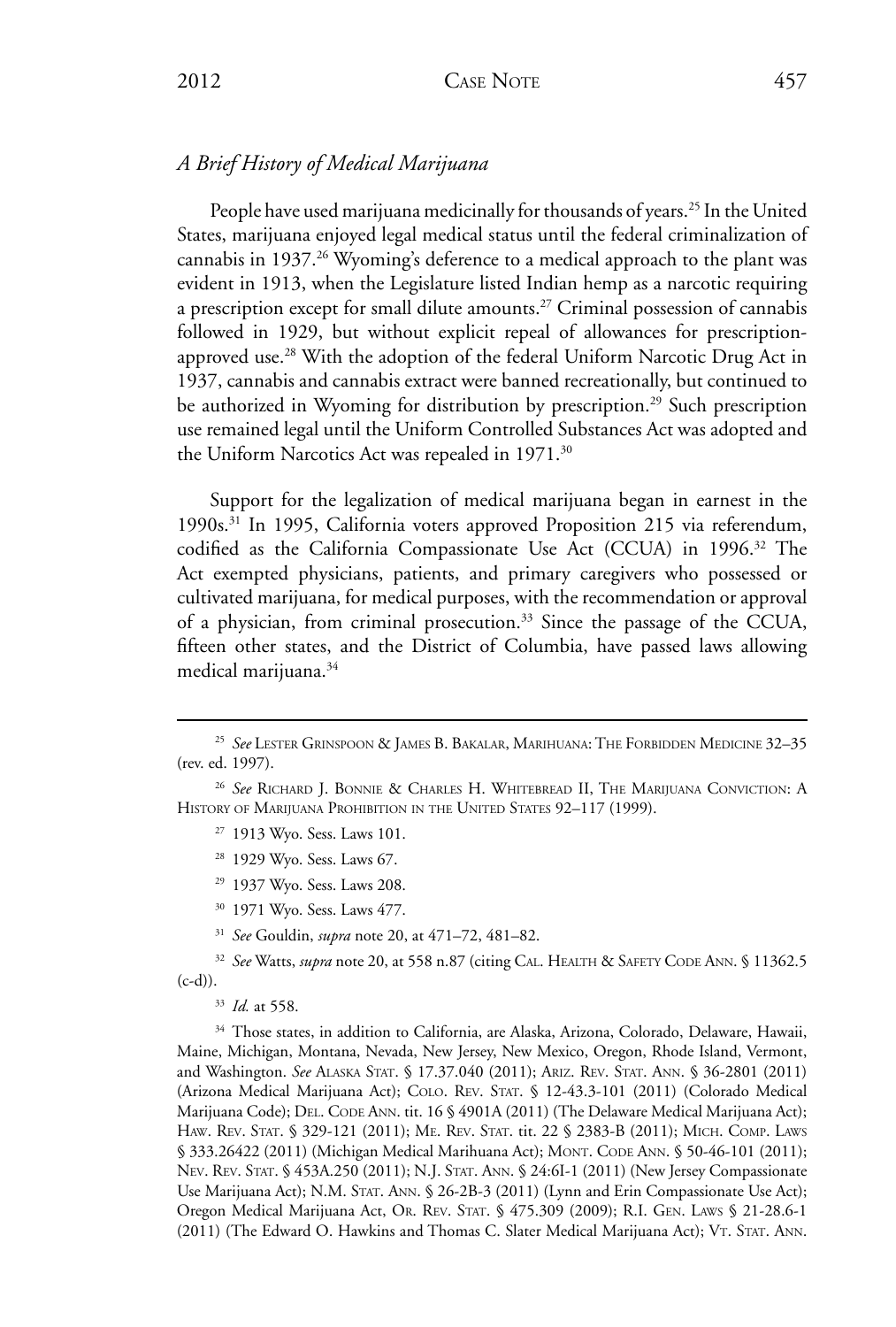The federal government did not concede that the wave of state-level legalization represented a rejoinder to its unwavering opposition to medical marijuana use.35 Justice Departments under Presidents Bill Clinton and George W. Bush applied political pressure against states that had approved medical marijuana measures, and conducted several raids on dispensaries and individual users, particularly in California.<sup>36</sup> The constitutionality of these actions was upheld in 2001 in *United States v. Oakland Cannabis Buyers' Cooperative* <sup>37</sup> and in 2006 by *Gonzales v. Raich*. 38 In *Raich*, the United States Supreme Court overturned an injunction granted by the United States Court of Appeals for the Ninth Circuit preventing the federal government from interfering with the use of marijuana by two California residents.<sup>39</sup> The Court ruled that under the Commerce Clause of the United States Constitution, Congress may criminalize the production and use of home-grown marijuana even where states approve its use for medicinal purposes.<sup>40</sup>

Whatever the rhetorical force of *Raich*, it was clear that the federal government had neither the resources nor the will to destroy every medical marijuana operation in California, let alone in other medical marijuana states.41 *Raich* did nothing to slow the movement of states toward legalizing medical marijuana.<sup>42</sup> The states' disregard of the federal mandate has led scholars to speculate that marijuana's days as a Schedule I controlled substance might be numbered.<sup>43</sup> Although the

<sup>35</sup> *See* Berkey, *supra* note 1, at 429–30 (stating that the Departments of Justice and Health and Human Services responded with immediate hostility to passages of Proposition 200 in Arizona and 215 in California).

<sup>36</sup> *See* Pete Brady, *California Under Siege*, Cannabis Culture (May 14, 2002), http://www. cannabisculture.com/articles/2305.html.

- <sup>37</sup> 532 U.S. 483 (2001).
- <sup>38</sup> 545 U.S. 1 (2005).
- <sup>39</sup> *Id.* at 10.
- <sup>40</sup> *Id.* at 27.

<sup>41</sup> *See* Memorandum from the U.S. Dep't of Justice Deputy Attorney Gen. to Selected U.S. Attorneys, Investigations and Prosecutions in States Authorizing the Medical Use of Marijuana (Oct. 19, 2009), http://www.justice.gov/opa/documents/medical-marijuana.pdf (stating that "prosecution of individuals with cancer or other serious illnesses who use marijuana as part of a recommended treatment regimen consistent with applicable state law, or those caregivers in clear and unambiguous compliance with existing state law who provide such individuals with marijuana, is unlikely to be an efficient use of limited federal resources").

<sup>42</sup> *See* Berkey, *supra* note 1, at 435; Mikos, *supra* note 12, at 1423.

<sup>43</sup> *See* Carcieri, *supra* note 21, at 308 (predicting that, if reelected in 2012, President Obama will encourage Congress to end federal marijuana prohibition and allow states to develop their own laws within federal guidelines); Kreit, *supra* note 14, at 565–66 (predicting increased medical legalization and eventually recreational legalization at the state level); Mikos, *supra* note 12, at 1423. Schedule I drugs under the Controlled Substances Act are drugs found to have a high potential for

tit. 18 § 4472 (2011); WASH. REV. CODE § 69.51A.040 (2011). The District of Columbia legalized medical marijuana in 2010. *See* Legalization of Marijuana for Medical Treatment Initiative of 1999 (Act), D.C. CODE § 7-1671.01 (2011).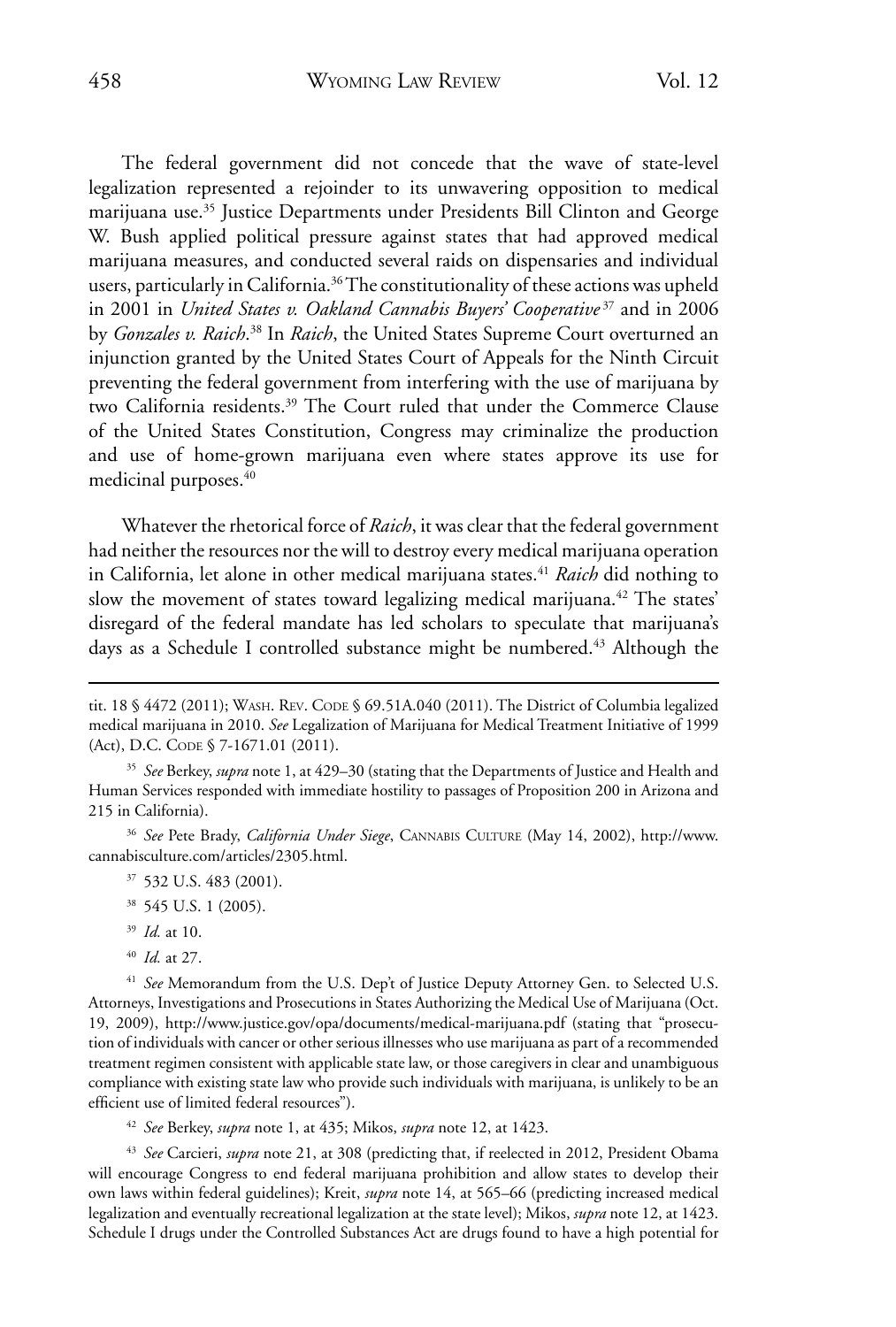federal government has disputed the medical benefits of marijuana,<sup>44</sup> in 2009, the U.S. Attorney General directed federal prosecutors to back away from medical marijuana patients in states where medical use was legal.<sup>45</sup> However, in October of 2011, federal prosecutors began targeting medical marijuana dispensary owners in California, warning owners of buildings housing dispensaries that they were violating federal laws and could be subject to property seizures.<sup>46</sup> Medical marijuana advocates responded by filing lawsuits in California's four federal judicial districts, requesting court orders to halt U.S. attorneys from closing dispensaries.<sup>47</sup>

### *Medical Marijuana in Wyoming*

Wyoming's controlled substances statute paralleled the federal statute enacted in 1971.<sup>48</sup> Wyoming vigorously prosecuted the recreational use of, and trafficking in, marijuana.<sup>49</sup> However, Wyoming seemed willing to entertain an exception for the medical use of otherwise illicit drugs. Prior to 2011, subsection (c) of section 35-7-1031 of the Wyoming Statutes contained an affirmative defense applying only to possession charges, covering possession of a controlled substance "obtained directly from, or pursuant to a valid prescription or order of a practitioner while acting in the course of his professional practice."50 The first opportunity for the Wyoming Supreme Court to examine this exception occurred in *Pool v. State*, decided in 2001.51 In *Pool*, the defendant argued that the trial court improperly denied his motion for acquittal based on the State's failure to prove he did not

<sup>47</sup> *See* John Hoeffel, *Medical Marijuana Advocates Sue to Halt Dispensary Closings*, L.A. Times (Nov. 8, 2011), http://articles.latimes.com/2011/nov/08/local/la-me-pot-suits-20111108.

<sup>48</sup> 1971 Wyo. Sess. Laws 477.

abuse, no currently accepted medical use in treatment, and a lack of accepted safety use for the drug under medical supervision. 21 U.S.C. § 812 (2011). Except as specifically authorized, it is illegal for any person to distribute, dispense, or possess with intent to manufacture, distribute, or dispense, a controlled substance; or to create, distribute, or dispense, or possess with intent to distribute or dispense, a counterfeit substance, of a Schedule I drug. *Id.* The extensive list of Schedule I substances includes opiates, opiate derivatives, psychedelic substances, depressants, stimulants, and other listings. *Id.*

<sup>44</sup> *See* Gardiner Harris, *F.D.A. Dismisses Medical Benefit from Marijuana*, N.Y. Times (Apr. 21, 2006), http://www.nytimes.com/2006/04/21/health/21marijuana.html.

<sup>45</sup> *See* M. Alex Johnson, *DEA to Halt Medical Marijuana Raids*, MSNBC.com (Feb. 27, 2009, 5:42 PM), http://www.msnbc.msn.com/id/29433708/ns/health-health\_care/t/dea-halt-medicalmarijuana-raids/.

<sup>46</sup> *See* Tim Fernholz, *Deciphering the White House Jihad Against Pot*, CBSNews.com (Nov. 9, 2011, 9:07 AM), http://www.cbsnews.com/8301-215\_162-57321294/deciphering-thewhite-house-jihad-against-pot/.

<sup>49</sup> *See generally* Jon Gettman, *Marijuana in Wyoming: Arrests, Usage, and Related Data*, BULLETIN OF CANNABIS REFORM (Oct. 19, 2009), http://www.drugscience.org/States/WY/WY.pdf (tracking arrest and usage statistics for marijuana in Wyoming).

<sup>50</sup> Wyo. Stat. Ann. § 35-7-1031(c) (2009).

<sup>51</sup> 17 P.3d 1285 (2001).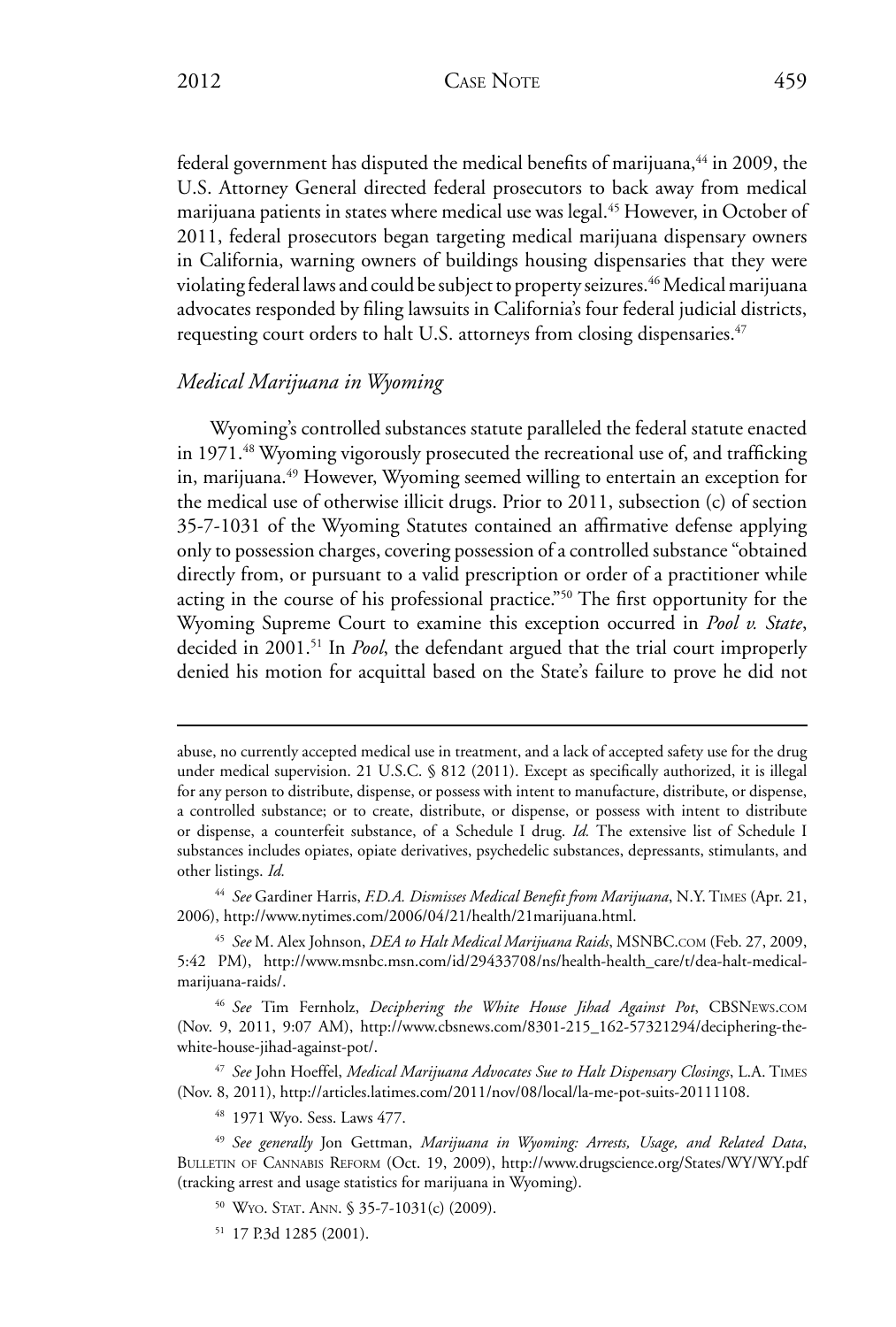have a valid prescription for methamphetamine.<sup>52</sup> The court held that the State did not have to prove a negative; the defendant's lack of a prescription was not an element of the possession charge to be positively established.<sup>53</sup> Rather, the statutory exception was an affirmative defense.<sup>54</sup>

Between *Pool* and the principal case, *Burns*, the Wyoming Supreme Court did not hear any criminal cases related to medical marijuana. However, in *Tarraferro v. State ex rel. Wyoming Medical Commission*, the court arguably established a precedent of deference to physicians concerning marijuana-related substances.<sup>55</sup> In *Tarraferro*, the court heard the appeal of a claimant who had used Marinol, a pharmaceutical drug whose active ingredient is also found in marijuana, as a pain medication for an inguinal hernia.56 The Wyoming Workers Safety and Compensation Division denied payment for the medication, and the Wyoming Medical Commission affirmed that denial, ruling that Marinol was experimental and unnecessary.57 The court reversed the Commission's ruling, deferring to the treating physician's testimony that the use of Marinol was reasonable, necessary, and non-experimental.<sup>58</sup> The court noted the physician's expertise in pain management and his pharmacological knowledge,<sup>59</sup> concluding that although use of Marinol was "novel," it was not experimental.<sup>60</sup> The court contrasted the physician's testimony with the cursory research done by the Commission,<sup>61</sup> finding "[t]hat Marinol was a reasonable and necessary, non-experimental treatment for Tarraferro's pain."62

*Burns* presented the next opportunity for the Wyoming court to address the affirmative defense.63 Shortly after the decision in *Burns*, the Wyoming Legislature amended section 35-7-1031(c) to explicitly exclude physician-prescribed medical

 *Id.* at 1287. *Id.* at 1288. <sup>54</sup> *Id.* 123 P.3d 912 (Wyo. 2005). *Id.* at 913. *Id.* at 914. *Id.* at 919. <sup>59</sup> *Id.* <sup>60</sup> *Id. Id.* at 918. *Id.* at 920.

 $63$  The case and the subsequent legislative elimination of section 35-7-1021(c)(iii) of the Wyoming Statutes created a small ripple of national publicity, raising questions about the state's compassion for medical users, as well as its respect for the laws of a neighboring state. *See Wyoming Bill Wouldn't Recognize Medical Pot Cards*, Billings Gazette (Feb. 17, 2011, 9:15 AM), http:// billingsgazette.com/news/state-and-regional/wyoming/article\_444944b0-3ab1-11e0-9826- 001cc4c03286.html.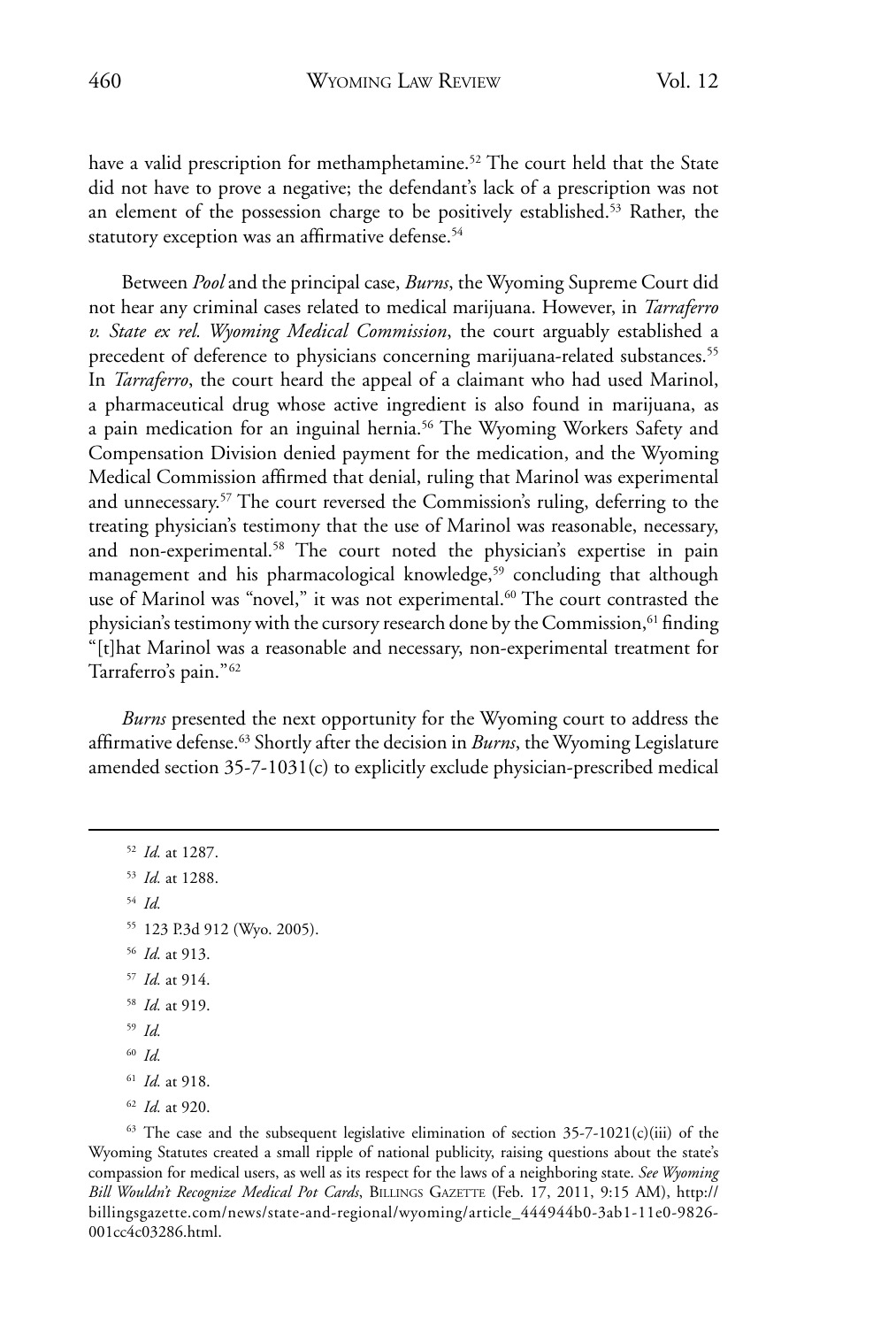marijuana.64 Then, in *Bruyette v. State*, decided a few months after *Burns*, the Wyoming Supreme Court affirmed the trial court's decision to exclude evidence relating to the defendant's possession of a California medical marijuana card.<sup>65</sup> The defendant informed the police at the time of his arrest for marijuana possession that he had obtained the marijuana in California with a medical prescription card.66 The District Court, as in *Burns*, granted the State's motion in limine to exclude evidence relating to a medical marijuana defense, and even took the additional step of instructing the jury that medical use of marijuana was not a defense.67 In his appeal, Bruyette argued that his constitutional right under Article 1 Section 10 of the Wyoming Constitution to present a defense had been denied by the district court's ruling.<sup>68</sup> The court noted that the right to present a defense is limited to the presentation of "relevant" evidence.<sup>69</sup> The court referenced its earlier decision in *Burns*, where it had pointed out that, since possession of marijuana is illegal, it would be illegal under Wyoming law for a physician to prescribe, or a patient to possess, marijuana. This meant that the possession of a medical marijuana card from a California physician was irrelevant.70 The trifecta of *Burns*, *Bruyette*, and the legislative elimination of the statutory exception in section 35-7-1031(c) amounted to a decisive stance in the State of Wyoming against medical-based defenses of marijuana charges.

What makes *Burns* unique, however, is that Burns's defense raised the statutory exception specifically, and it was the sole basis of his appeal.<sup>71</sup> The court had to interpret the language of the statute to determine whether the recommendation of a Colorado physician constituted a valid order or prescription as contemplated by the exception.<sup>72</sup>

### *Statutory Interpretation: Plain Meaning vs. Term-of-Art*

When interpreting statutory language, courts normally first look to the plain meaning of the words in a statute.<sup>73</sup> If statutory language is clear, courts need not look outside the statute (e.g., to its legislative history) to determine the statute's

- <sup>65</sup> 253 P.3d 512 (Wyo. 2011).
- <sup>66</sup> *Id.* at 513.
- <sup>67</sup> *Id.* at 512.
- <sup>68</sup> *Id.* at 514.
- <sup>69</sup> *Id.*
- <sup>70</sup> *Id.* at 515.
- <sup>71</sup> *See* Burns v. State, 246 P.3d 283, 284 (Wyo. 2011).
- <sup>72</sup> *Id*.
- <sup>73</sup> *See* Conn. Nat'l Bank v. Germain, 503 U.S. 249, 254 (1992).

<sup>64</sup> *See supra* note 3 (describing differences between the old statutory exception and the new statutory language).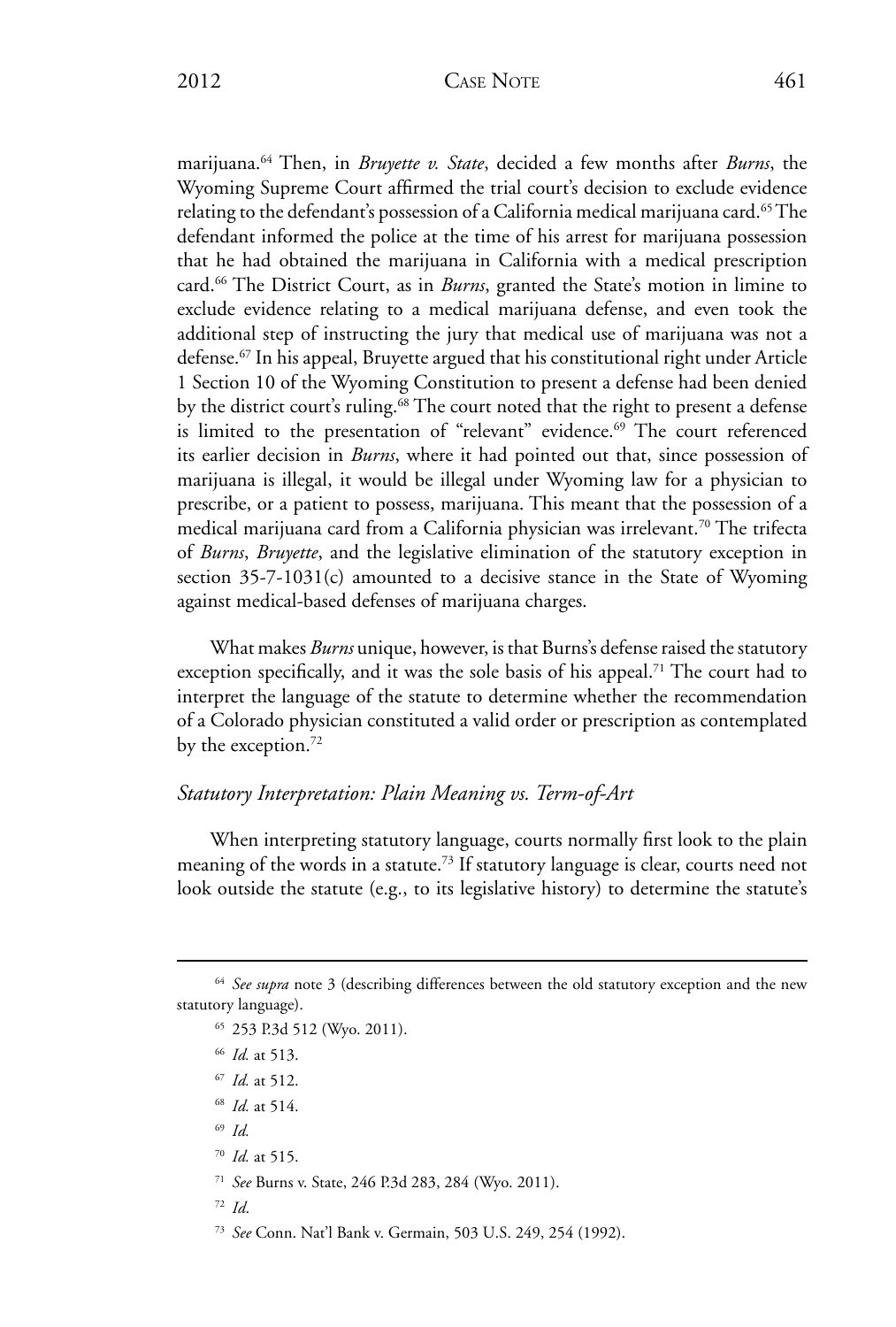meaning.74 Courts will thus look to the dictionary definition of statutory terms to discern their plain meaning, since dictionaries presumably provide the most common, universal definitions of words.75

Sometimes words in statutes are meant to denote usage in specialized fields or professions, such as medicine, law, or other industries. In such instances, courts may find it more reasonable to discern the meanings of those terms relative to their context in the fields they are meant to represent.<sup>76</sup> Courts in those instances examine whether the surrounding words are similarly technical, and whether the legislature intended the statute to employ the meanings found in those particular fields.77 The guiding principle in term-of-art interpretation is that words or phrases that have acquired, or are intended for, technical or particular meanings, should be assigned those meanings when used in appropriate contexts.<sup>78</sup>

The United States Supreme Court's treatment of ordinary and special meaning is instructive. In *Williams v. Taylor*, the Court explained that, absent an indication Congress intended differently, statutory language lends itself to ordinary and common meaning. 79 Congress's inclusion of other technical terms, or the indication of an obviously contextual setting, indicates intent to define terms technically.80 When a phrase has acquired the status of a term-of-art, it has a narrower, more limited meaning than the same phrase would have under a plain language interpretation.<sup>81</sup> The Court will not assume that Congress intended

<sup>76</sup> *See* Green v. Bock Laundry Mach. Co., 490 U.S. 504, 528 (1989) (Scalia, J., concurring) (arguing that statutory terms ought to be interpreted contextually rather than "on the basis of which meaning can be shown to have been understood by a larger handful of the Members of Congress").

<sup>77</sup> *Id.*

<sup>78</sup> UNIF. STAT. AND RULE CONSTR. ACT § 2 (1995) (stating that "[a] word or phrase that has acquired a technical or particular meaning in a particular context has that meaning if it is used in that context"); Norman J. Singer et al., Statutes and Statutory Construction 474 (7th ed. 2007) ("In the absence of legislative intent to the contrary, or other overriding evidence of a different meaning, technical terms or terms of art used in a statute are presumed to have their technical meaning.") (citations omitted).

<sup>79</sup> 529 U.S. 420, 431 (2000).

<sup>80</sup> *Id.*

<sup>81</sup> *See* Circuit City Stores v. Adams, 532 U.S. 105, 118 (2000) (finding that "engaged in commerce" had acquired a narrower meaning based on its statutory context and particular purpose).

<sup>74</sup> *See* FDIC v. Meyer, 510 U.S. 471, 476 (1994); Yule Kim, Statutory Interpretations: General Principles and Recent Trends 2–3 (1998).

<sup>75</sup> *See* Renishaw PLC v. Marposs Societa' per Azioni, 158 F.3d 1243, 1251 (Fed. Cir. 1998) (turning to the dictionary after noting that "[n]either party forwards a technical meaning for 'when' in the applicable industry"); James R. Barney, In Search of "Ordinary Meaning," 85 J. PAT. & Trademark Off. Soc'y 101, 124 (2003) (arguing that dictionary definitions are "entitled to a 'heavy presumption' of correctness").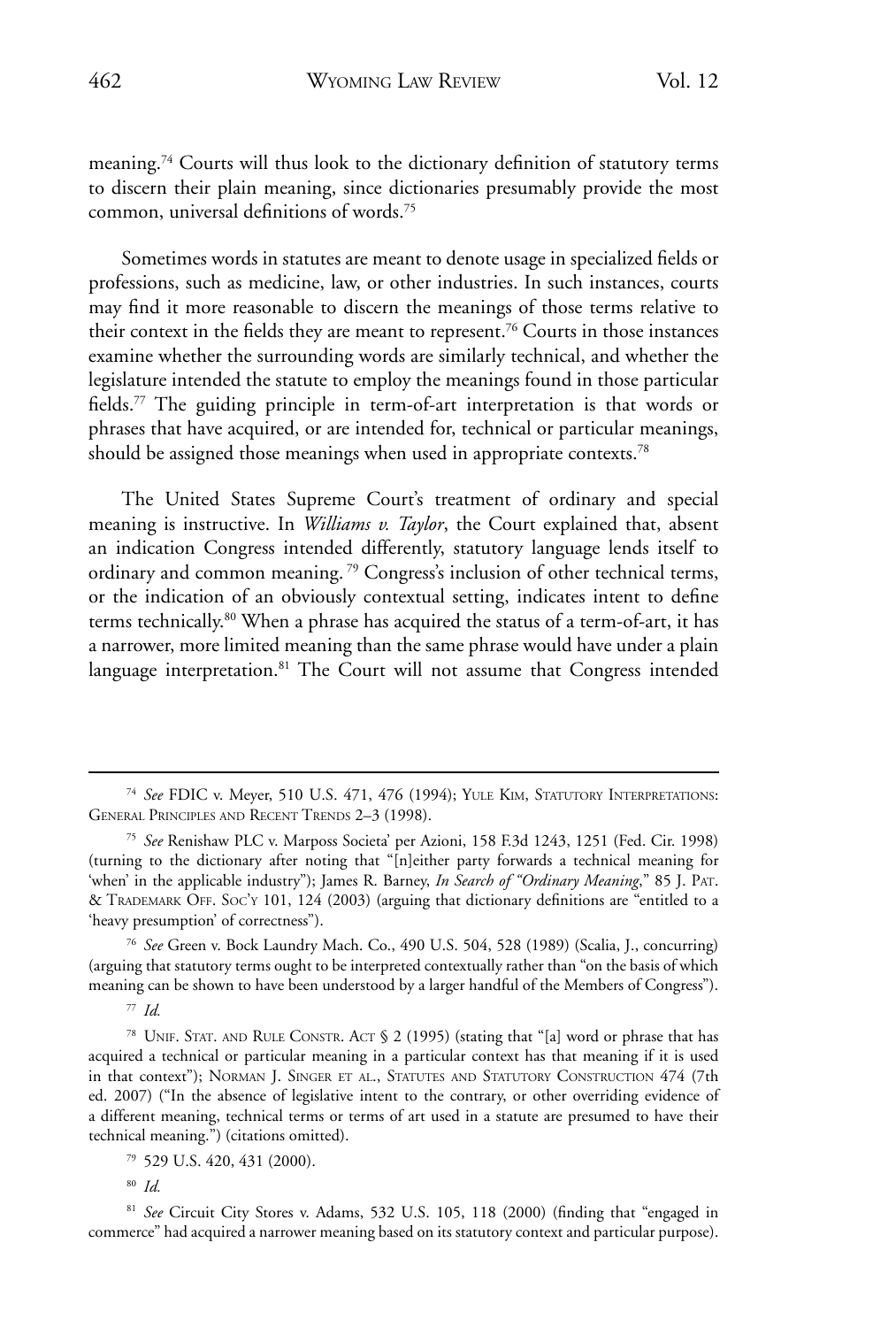such specialized meaning absent evidence in either the surrounding language of the statute or legislative intent.<sup>82</sup>

The Wyoming Supreme Court makes the same distinction between plain and specialized meaning as the United States Supreme Court.<sup>83</sup> The court reads a statute as clear and unambiguous if reasonable persons are able to agree on its meaning.84 Conversely, technical terms, or terms-of-art, are to be assigned their technical, context-informed meaning unless the Legislature intended differently.85 Wyoming courts have deferred to context to determine the particular meaning of a term-of-art.<sup>86</sup> Additionally, Wyoming courts have followed the United States Supreme Court in recognizing that legal terms are especially to be contextually defined.87

#### *The Rule of Lenity*

According to the interpretive canon of lenity, in criminal cases where two reasonable interpretations of a statute exist, one inculpating and the other exculpating a defendant, a court should employ the exculpatory interpretation.<sup>88</sup> One legal scholar has called the rule of lenity "[t]he traditional rule for construing criminal statutes."89 Justice Holmes declared that it is the principle of fair warning

<sup>88</sup> *See* United States v. Santos, 553 U.S. 507, 514 (2008) (stating that a "tie must go to the defendant" when interpreting ambiguous criminal statutes). "The maxim that penal statutes should be narrowly construed is one of the oldest canons of interpretation[,]" dating back at least to the Sixteenth Century. Amy Coney Barrett, *Substantive Canons and Faithful Agency*, 90 B.U. L. Rev. 109, 128 (2010).

<sup>89</sup> Lawrence M. Solan, *Law, Language, and Lenity*, 40 Wm. & Mary L. Rev. 57, 58 (1998).

<sup>82</sup> *See* W. Va. Univ. Hosp. v. Casey, 499 U.S. 83, 91 n.5 (1991) (finding that because "attorneys' fees" were not part of the contextual language of the Handicapped Children's Protection Act, the term should not be construed to be a subset of reasonable expenses).

<sup>83</sup> *See* Weber v. State, 261 P.3d 225, 226 (Wyo. 2011); Wesaw v. Quality Maint., 19 P.3d 500, 506 (Wyo. 2001) (citing *In re* Claim of Prasad, 11 P.3d 344, 347 (Wyo. 2000)); Pierson v. State, 956 P.2d 1119, 1125 (Wyo. 1998) (citing Amrein v. State, 836 P.2d 862, 864–65 (Wyo. 1992)).

<sup>84</sup> *See* Parker Land & Cattle Co. v. Wyo. Game & Fish Comm'n, 845 P.2d 1040, 1043 (Wyo. 1993).

<sup>85</sup> *See* Williams Prod. RMT Co. v. State Dep't of Revenue, 107 P.3d 179, 185–86 (Wyo. 2005); Amoco Prod. Co. v. State, 751 P.2d 379, 382 (Wyo. 1988); *supra* note 78 and accompanying text.

<sup>86</sup> *See* Dale v. S & S Builders, LLC, 188 P.3d 554, 561 (2008) (stating that the words "arbitrary" and "capricious" must be understood in context as terms-of-art under administrative review statute).

<sup>87</sup> *See* Morris v. CMS Oil & Gas Co., 227 P.3d 325, 339 (2010) (citing Buckhannon Bd. & Care Home v. W. Va. Dep't of Health & Human Res., 532 U.S. 598, 603 (2001) (stating that words that have acquired a specialized meaning in the legal context must be accorded their legal meaning)).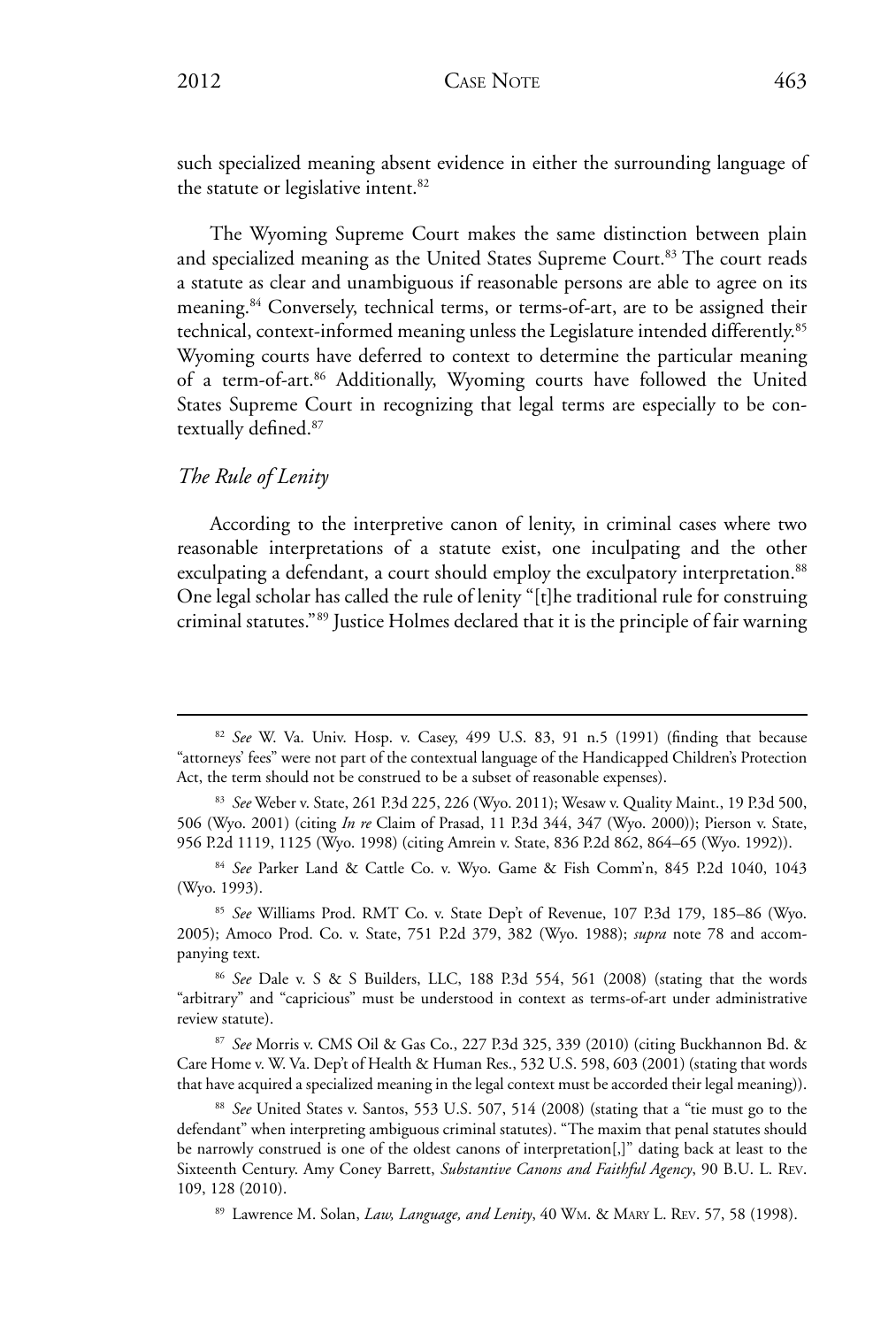that motivates the lenity rule.<sup>90</sup> The United States Supreme Court has stated that "where text, structure, and history fail to establish that the Government's position is unambiguously correct," a court should "apply the rule of lenity and resolve the ambiguity in [the defendant's] favor."<sup>91</sup> Lenity is "based on concern about one provision in the Constitution: the Fifth (and Fourteenth) Amendment's guarantee of procedural due process, specifically the right to notice."92

Congress fulfills its legislative role by defining crimes by statute, whereas judges lack the power to expand a statute's reach by interpreting it to include activity not clearly covered in the statute under examination.<sup>93</sup> As the United States Supreme Court phrased the canon's philosophy in *McNally v. United States*, "[i]f Congress desires to go further, it must speak more clearly than it has."<sup>94</sup>

Courts recognizing lenity place limitations on its application, making clear that the canon is not to be interpreted as a "get out of jail free card" to criminals simply because a statute has more than one possible interpretation.<sup>95</sup> Both interpretations must be fair and reasonable.<sup>96</sup> Many courts only apply the rule after the court has sought every other possible guideline for meaning.<sup>97</sup> Moreover, a mere lack of meticulous drafting does not justify lenity; the United States Supreme Court has said that the "grammatical possibility" of a defendant's interpretation does not command a resort to the rule of lenity if the interpretation proffered by the defendant reflects "an implausible reading of the congressional purpose."98 Courts are also required to exhaust other interpretive tools before applying lenity, so that the mere existence of some statutory ambiguity is insufficient to warrant its application in favor of a defendant. Before lenity is applied, a court must

- <sup>91</sup> United States v. Granderson, 511 U.S. 39, 54 (1994).
- 92 LINDA D. JELLUM, MASTERING STATUTORY INTERPRETATION 237 (2008).

<sup>93</sup> *Id.* at 238; *see* United States v. Bass, 404 U.S. 336, 347–48 (1971) (finding a burden on Congress to make statutory language more precise in criminal codes).

<sup>94</sup> 483 U.S. 350, 360 (1987).

<sup>95</sup> United States v. Block, 452 F. Supp. 907, 911 (M.D. Fla. 1978) (citing Scarborough v. United States, 431 U.S. 563, 577 (1977); Barrett v. United States, 423 U.S. 212, 217 (1976); Huddleston v. United States, 415 U.S. 814, 832 (1974); *Bass*, 404 U.S. at 350–51; United States v. Campos-Serrano, 404 U.S. 293, 298 (1971); United States v. Cook, 384 U.S. 257, 262–63 (1966); United States v. Standard Oil, 384 U.S. 224, 225 (1966); United States v. Healy, 376 U.S. 75, 82 (1964); United States v. McClain, 545 F.2d 988, 996 (5th Cir. 1977)).

- <sup>96</sup> Jellum, *supra* note 92, at 238.
- <sup>97</sup> Reno v. Koray, 515 U.S. 50, 65 (1995).
- <sup>98</sup> Caron v. United States, 524 U.S. 308, 316 (1998).

<sup>90</sup> McBoyle v. United States, 283 U.S. 25, 27 (1931) (Holmes, J.) ("Although it is not likely that a criminal will carefully consider the text of the law before he murders or steals, it is reasonable that a fair warning should be given to the world in language that the common world will understand, of what the law intends to do if a certain line is passed. To make the warning fair, so far as possible the line should be clear.").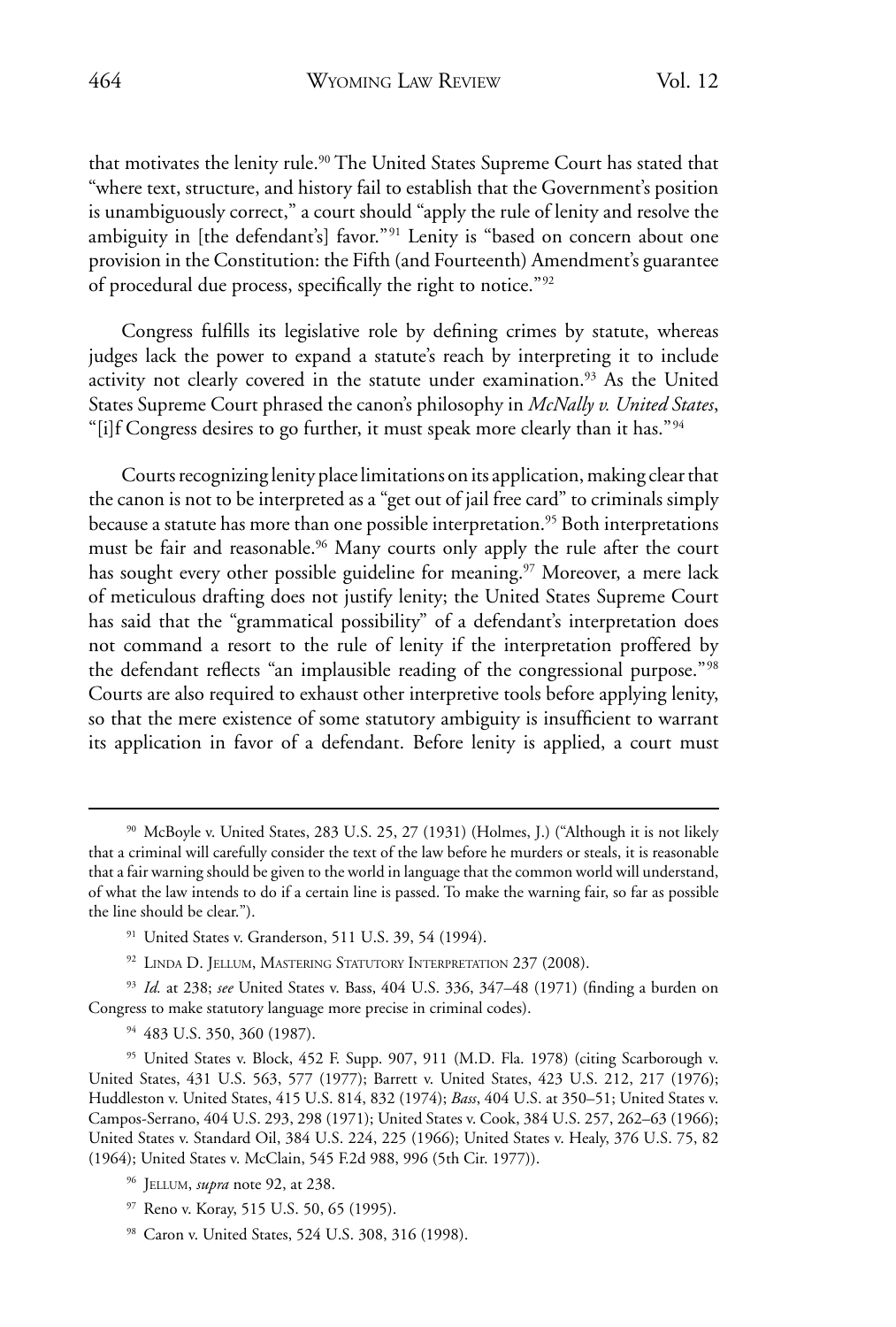determine that it can do no more than guess at legislative intent.<sup>99</sup> A court will ideally attempt to discern that meaning from the words used, and from applicable legislative materials.<sup>100</sup>

It is true that the Supreme Court has occasionally subordinated lenity, at times raising the bar for ambiguity to heights unattainable by most defendants. In *Muscarello v. United States*, for example, the Court defined the lenity threshold as the "grievous ambiguity or uncertainty" of a statute.<sup>101</sup> When traditional guidelines fail, however, and after having appealed to ordinary or technical meaning and any discernible legislative intent,<sup>102</sup> the Court will apply the canon. In *United States v. Santos*, Justice Scalia outlined two principles reflected in the lenity canon: "that no citizen should be  $\ldots$  [punished] for violati[ng]  $\ldots$  a statute whose commands are uncertain," and that courts should not "mak[e] criminal law in Congress's stead."103 When properly applied, lenity not only provides fair notice to defendants, but also "reinforce[s] the notion that only the legislature has the power to define what conduct is criminal and what conduct is not."<sup>104</sup>

Although some state legislatures, frustrated with the effects of narrow interpretations of criminal statutes, $105$  have eliminated the rule of lenity, $106$ Wyoming's has not. As recently as July 2011, in *State v. Juarez*, the Wyoming Supreme Court affirmed the district court's suppression of evidence based on the ambiguity of section 31-5-217.<sup>107</sup> The defendant's traffic stop for failure to signal when merging from an entrance ramp onto the interstate and the "subsequent search of . . . [the] vehicle yielded nine pounds of marijuana."<sup>108</sup> The defendant moved to suppress the evidence, and the district court granted the motion.<sup>109</sup> The Supreme Court of Wyoming upheld the decision, applying the rule of lenity, and concluded that the statute did not clearly require motorists to signal when merging

- <sup>103</sup> 553 U.S. 507, 513 (2008).
- <sup>104</sup> Solan, *supra* note 89, at 58.
- <sup>105</sup> *See id.*

- <sup>107</sup> 256 P.3d 517, 520 (Wyo. 2011).
- <sup>108</sup> *Id.* at 518.

<sup>109</sup> *Id.* 

<sup>99</sup> Muscarello v. United States, 524 U.S. 125, 138 (1998).

<sup>100</sup> *See* Daniel A. Per-Lee, Annotation, *Supreme Court's Views as to the "Rule of Lenity" in the Construction of Criminal Statutes*, 62 L. Ed. 2d 827, 828–37 (1981) (discussing and listing comprehensive authority on the canon of lenity).

<sup>&</sup>lt;sup>101</sup> Muscarello, 524 U.S. at 138 (citations omitted) (emphasis added).

<sup>102</sup> *See* United States v. Shabani, 513 U.S. 10, 17 (1994) (stating the rule of lenity applies when other canons fail to resolve ambiguity and that the Court is unwilling to apply lenity under the "mere possibility" of alternative construction).

<sup>&</sup>lt;sup>106</sup> Laws in Oregon, California, and New York prohibit the application of lenity in criminal cases. Or. Rev. Stat. § 161.025(2) (2009); Cal. Penal Code § 4 (West 1988); N.Y. Penal Law § 5 (McKinney 1998).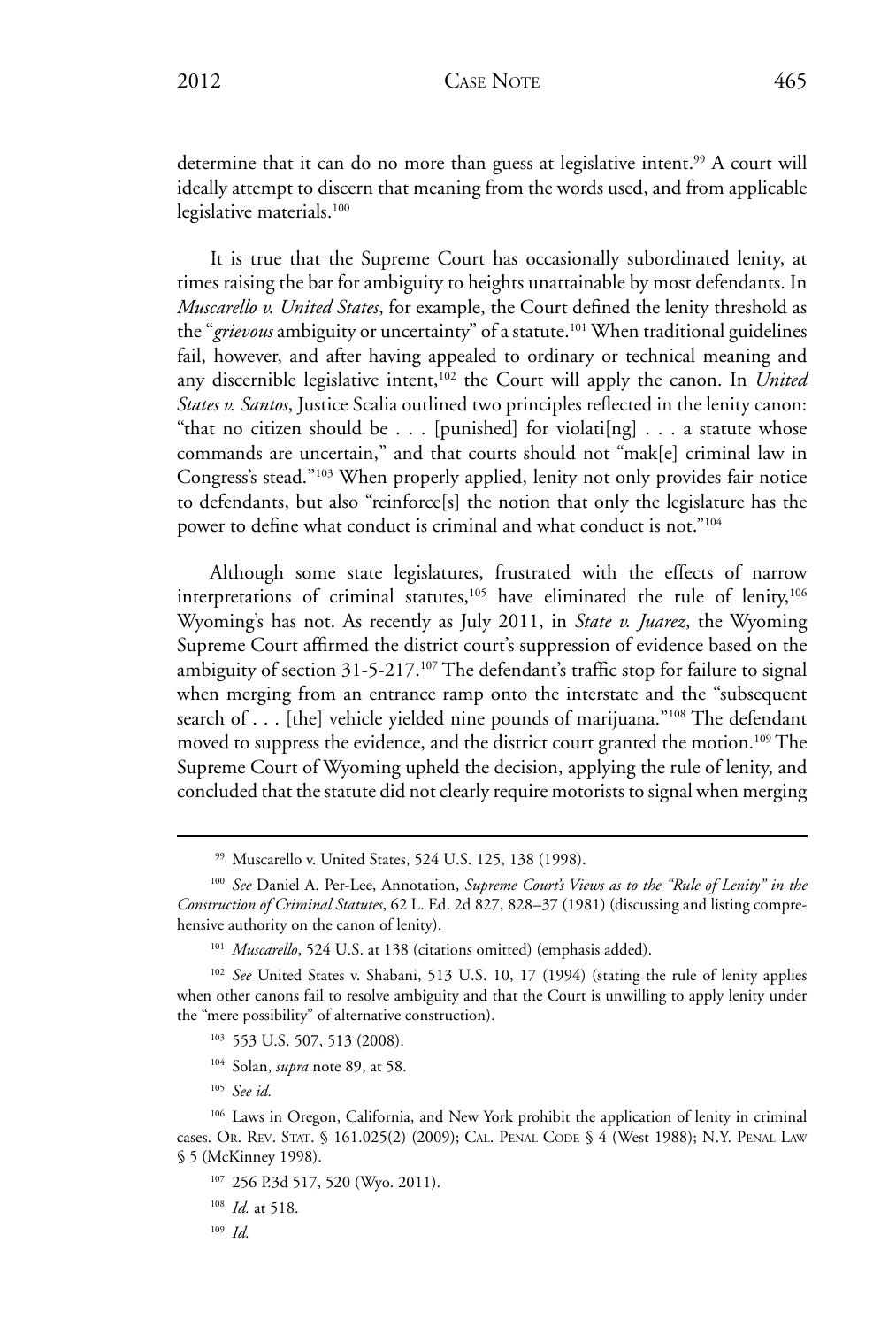onto an interstate roadway.110 The court relied on well-established precedent that, to be enforceable, "statutes are required to provide *good* notice of the conduct that is required."111 The court reasoned that it could not discern the intent of the Legislature on the question of whether merging constituted turning, and "[h]ad the Legislature intended to require a signal . . . it would have stated its intent more clearly."112 In so finding, the court applied the rule of lenity and held that the statute did not require motorists to signal while merging onto an interstate highway. The court cited the district court's reasoning, which implied that there must be a *positive* "reason to believe the Wyoming Legislature necessarily intended the use of a turn signal."113 The decision in *Juarez* was consistent with the Wyoming Supreme Court's reasoning that proper statutory language "provides notice to citizens of what conduct is prohibited"<sup>114</sup> and that a statute is unconstitutionally vague if people of common intelligence must necessarily guess at its meaning and differ as to its application.<sup>115</sup>

Like other jurisdictions, Wyoming will not automatically apply the lenity canon and allow defendants to suggest alternative meanings to statutory language without a finding of genuine ambiguity.116 In *Jones v. State*, the court found that the term "after" in section 6-2-501(f)(ii) of the Wyoming Statutes, specifying a maximum five-year prison term and \$2000 fine for a second or subsequent battery offense against a household member subsequent to a conviction for a similar offense during the previous ten years, was not ambiguous. And the rule of lenity therefore had no role to play.117 However, when finding ambiguity after exercising other interpretive tools, the Wyoming Supreme Court has taken a strong position that such ambiguity should not merely be weighed in favor of defendants, but that it should be *resolved* in favor of defendants, and that defendants should "*receive the benefit* of any ambiguity."118

<sup>114</sup> Dougherty v. State, 239 P.3d 1176, 1181 (Wyo. 2010) (citation omitted).

<sup>115</sup> *See* Smith v. State, 964 P.2d 421, 422 (Wyo. 1998) (citing Hobbes v. State, 757 P.2d 1008, 1011 (Wyo. 1988)); *see also* Shafer v. State, 197 P.3d 1247, 1251 (Wyo. 2008) (determining the inclusion of "attempt" in one statute and the omission of "attempt" in another implies legislative intent to cover "attempt" in one instance and not the other).

<sup>116</sup> *See* Crain v. State, 218 P.3d 934, 940 (Wyo. 2009) (citing Fraternal Order of Eagles Sheridan v. State, 126 P.3d 847, 855–56 (Wyo. 2006)) ("[W]here the statute under consideration is unambiguous, the rule of lenity has no role to play."); Nowack v. State, 774 P.2d 561, 564 (Wyo. 1989) (citing Albernaz v. United States, 450 U.S. 333, 342 (1981) ("Lenity thus serves only as an aid for resolving an ambiguity; it is not to be used to beget one.")).

<sup>117</sup> 256 P.3d 536, 541–42 (Wyo. 2011).

<sup>118</sup> *Schafer*, 197 P.3d at 1251 (emphasis added).

<sup>110</sup> *Id.* at 521.

<sup>&</sup>lt;sup>111</sup> *Id.* at 520 (emphasis added).

<sup>112</sup> *Id.*

<sup>113</sup> *Id.* at 519.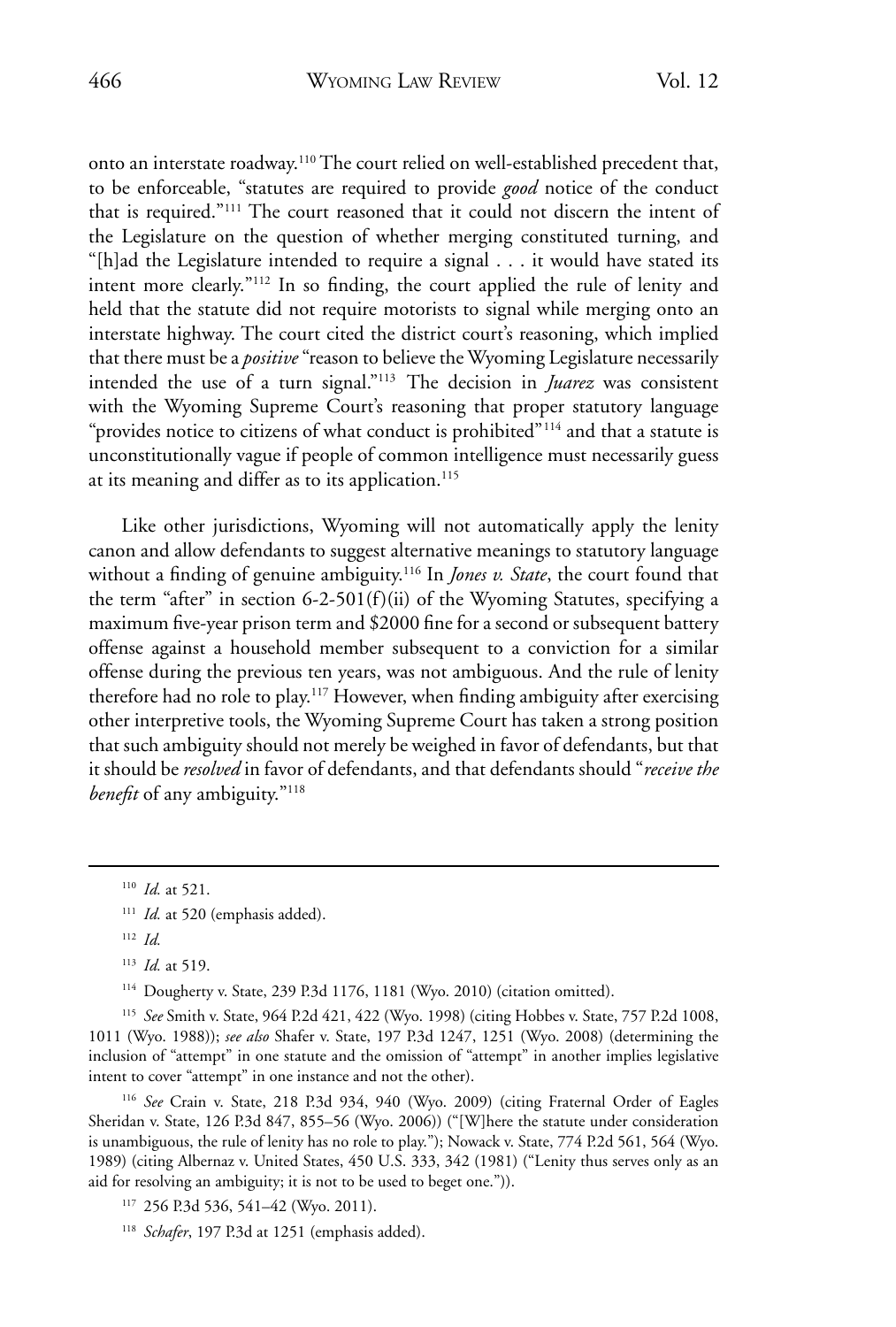2012 CASE NOTE 467

Thus, in *Schafer v. State*, the court reversed a conviction of aggravated battery and assault because, in merging a general attempt charge with a specific assault and battery charge, the State had contravened the intent of the Legislature.<sup>119</sup> After finding that the Legislature did not intend the general attempt statute to apply to the aggravated assault and battery statute,<sup>120</sup> the court reasoned that, at the very least, the language dealing with the concept of attempt in the aggravated assault and battery statute is ambiguous. That ambiguity necessitated applying the rule of lenity.<sup>121</sup>

The interpretive canon of lenity is designed to give defendants the benefit of the doubt when, after deploying other tools and methods of interpretation, a court is unable to discern the clear definition of statutory language to the exclusion of another equally sound interpretation. Motivated by the Fifth Amendment's requirement of notice, the canon assumes defendants should not have to guess at the meaning of a law before they discern that they are obeying or violating it. Although limited to instances where statutory meaning is indeed vague after all available methods of interpretation are exhausted, both the United States Supreme Court and the Wyoming Supreme Court use the canon of lenity to avoid expanding statutes' meanings beyond that intended by the legislative branch.

#### *Surplusage*

Based on the presumption that a legislative body would not waste words when writing laws,<sup>122</sup> the canonical rule against surplusage, or "superfluity," discourages interpretations of a statute that render some words in the statute meaningless.<sup>123</sup> Courts consider a rule against superfluous language important when two similar but nonidentical terms are found in a statute. Courts assume that legislative bodies use different terms in statutes because they intended each of the terms to have particular, nonsuperfluous meanings.<sup>124</sup> The United States Supreme Court has noted that, because of the need for precision in convictions and sentencing, surplusage should especially be avoided when interpreting criminal statutes.<sup>125</sup>

<sup>123</sup> *See* Duncan v. Walker, 533 U.S. 167, 174, (2001) ("We are 'reluctan[t] to treat statutory terms as surplusage[,]' in any setting."); Reiter v. Sonotone Corp., 442 U.S. 330, 338–39 (1979) (stating that interpretation ignoring disjunctive "or" and robbing term "property" of independent meaning would violate the necessity to "give effect . . . to every word Congress used").

<sup>124</sup> Bailey v. United States, 516 U.S. 137, 146 (1995); Astoria Fed. Sav. and Loan Ass'n v. Solimino, 501 U.S. 104, 112 (1991).

<sup>125</sup> Ratzlaf v. United States, 510 U.S. 135, 140–41 (1995).

<sup>119</sup> *Id.* at 1250.

<sup>120</sup> *Id.* at 1251.

<sup>121</sup> *Id.*

<sup>122</sup> *See* Stephen M. Durden, *Textualist Canons: Cabining Rules or Predilective Tools*, 33 CAMPBELL L. Rev. 115, 122 (2010) (stating that the "'superfluity canon' . . . presume[s] the legislat[ors] to [not] waste words when enacting laws").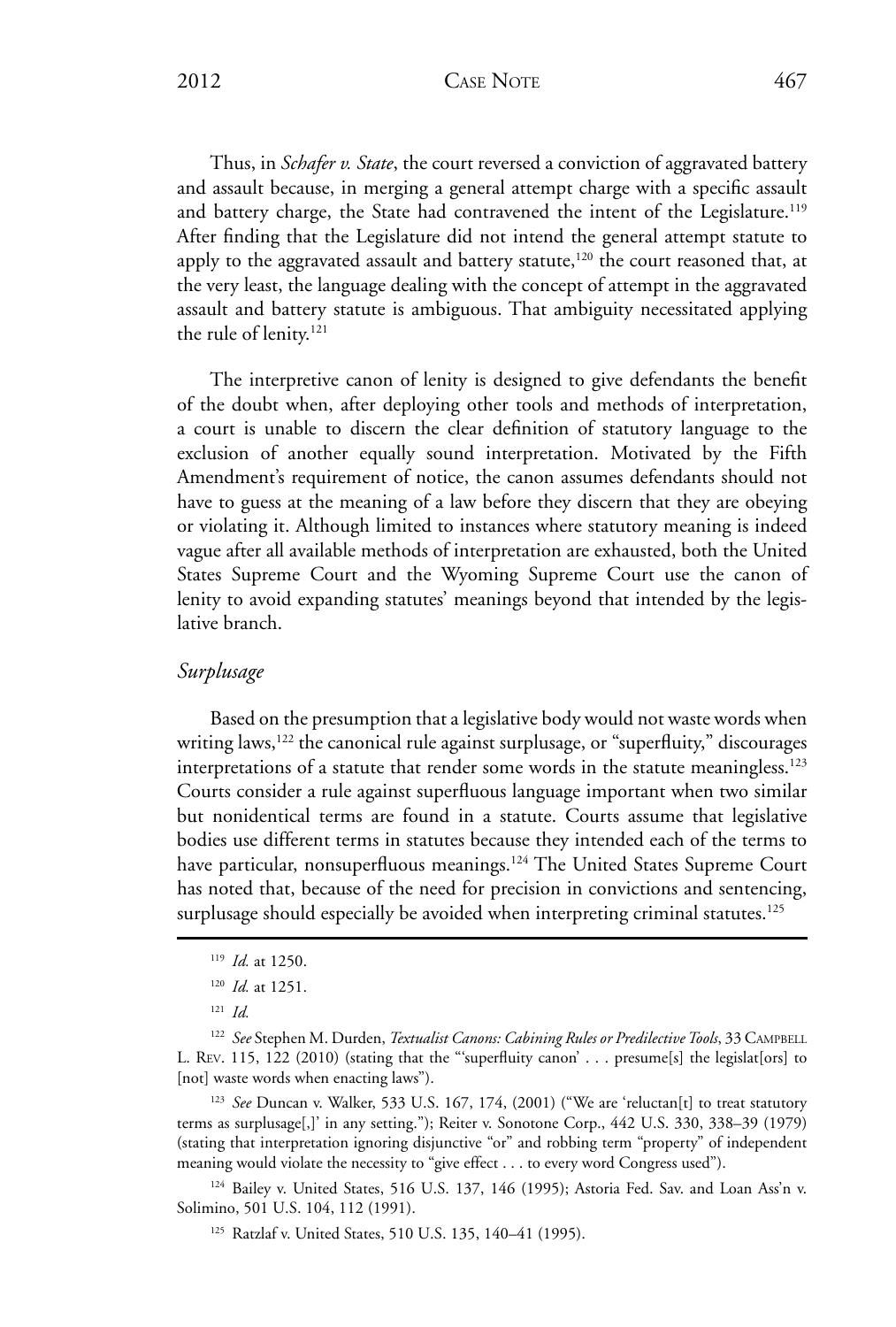As an example, Wyoming's bribery statute provides that a public servant commits bribery if he or she "solicits, accepts, or agrees to accept any pecuniary benefit" in exchange for a vote or other action favorable to the person offering the bribe.126 A defendant's claim that a bilateral agreement is necessary to convict a public official of bribery would arguably render the word "solicits" in the statute superfluous, since unilateral action is implicit in the definition of "solicit."<sup>127</sup> Thus, when faced with two reasonable interpretations of a bribery statute, a court is likely to prefer the interpretation that allows "solicits" to have some unique meaning, rather than the interpretation that renders that word superfluous.<sup>128</sup>

The surplusage canon is not absolute, and there are reasons to exercise caution before applying it. Legislatures do not always draft statutes with care;<sup>129</sup> a legislative body may not have deliberated over the drafting of a statute sufficiently to assume that each word has a distinct meaning, or that redundant words have been removed before the final draft of the legislation is adopted into law.<sup>130</sup> Additionally, the rule against surplusage is typically subordinated to other rules if there is a chance that the rule against surplusage could contradict the intent of the legislation. This is particularly true if the additional words are considered "minor" in the face of the ordinary meaning of rest of the statute.<sup>131</sup> Courts will avoid the canon if its application requires adding meaning to a statute that is not warranted by legislative history or intent.<sup>132</sup> As a general rule, the Supreme Court adheres to the surplusage canon when there is no overriding reason to reject the canon, and expresses "a deep reluctance to interpret a statutory provision so as to render

<sup>130</sup> See Jack L. Landau, Oregon as a Laboratory of Statutory Interpretation, 47 WILLAMETTE L. Rev. 563, 570 (2011) (arguing that legislators sometimes intend to be redundant).

<sup>131</sup> *See* Richard A. Posner, *Statutory Interpretation—in the Classroom and in the Courtroom*, 50 U. Chi. L. Rev. 800, 812 (1983) (arguing that statutes, like judicial opinions and academic articles, often contain surplusage as a result of harmless oversight in drafting and "the strains of the negotiating process"); Stephen F. Ross, *Where Have You Gone, Karl Llewellyn? Should Congress Turn Its Lonely Eyes to You*, 45 VAND. L. REV. 561, 572 (1992) (suggesting that the surplusage canon is often contrary to real life experience).

<sup>&</sup>lt;sup>126</sup> WYO. STAT. ANN. § 6-5-102(a)(ii) (2011).

<sup>127</sup> *See* Blakeman v. State, 100 P.3d 1229, 1234–35 (Wyo. 2004) (finding that the plain meaning of "solicit" was to ask for the purpose of receiving and noting that other jurisdictions also interpret the term unilaterally).

<sup>128</sup> *See Ratzlaf*, 510 U.S. at 140 (stating that judges should not assume a word's inclusion in a statute to be of no consequence).

<sup>129</sup> *See* John F. Manning, Exchange, *What Divides Textualists from Purposivists?*, 106 Colum. L. Rev. 70, 98 (2006) ("Nor can one maintain that all of the canons of construction readily invoked by textualists . . . reflect legislators' actual knowledge of the contents of legislation.").

<sup>&</sup>lt;sup>132</sup> Begay v. United States, 553 U.S. 137, 153 (2008) (Scalia, J., concurring) (observing that "the canon against surplusage merely helps decide between competing permissible interpretations of an ambiguous statute" and does not justify adding requirements not contemplated by Congress).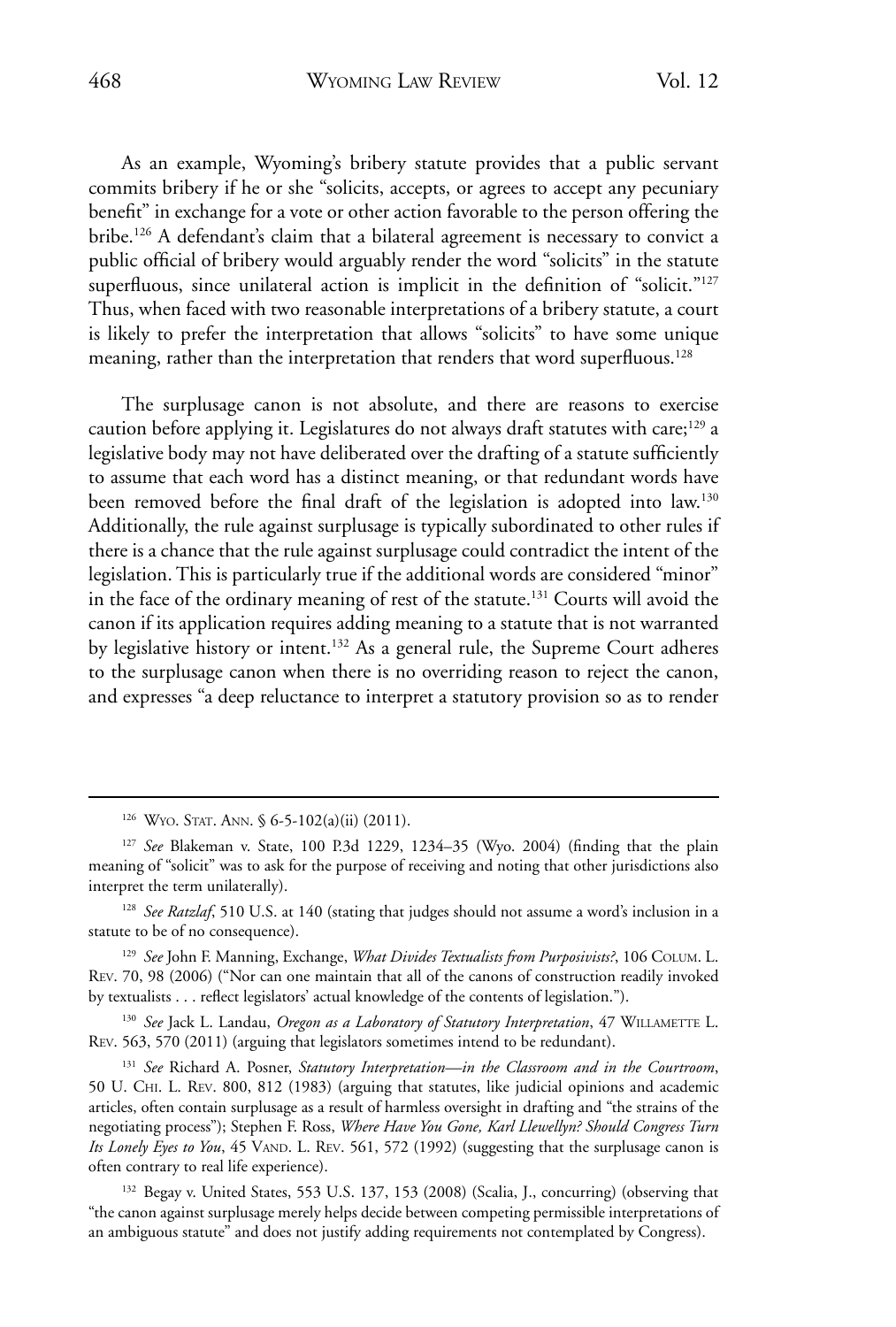The Wyoming Supreme Court has used the surplusage canon, noting, for example, in *Deloges v. State* that "every word, clause, and sentence must be construed so that no part is inoperative or superfluous."<sup>135</sup> In that case, an appellant challenged his denial of additional benefits subsequent to an award of permanent total disability benefits.136 The court rejected a reading of the State's disability statute that would have required compensation greater than one hundred percent of disability, because such a reading would have rendered the statutory language absurd (insofar as it is absurd to believe a disability statute is designed to compensate the disabled for more than one hundred percent of his disability).137 In *State Bd. of Equalization v. Cheyenne Newspapers*, the court was asked to address whether supplies used in the production of newspapers were exempt from taxation.<sup>138</sup> Wyoming's 1957 Use Tax Act exempted particular property from taxation, including "'[t]angible personal property . . . which directly enters into or becomes an ingredient or component part of any manufactured article or substance or commodity . . . . "139 The Wyoming Department of Revenue and Taxation had assessed a tax against Cheyenne Newspapers on the cost of photographic equipment used to produce printed newspapers, claiming that, since the newspapers only consisted of ink and paper, the photographic equipment was not part of the papers' finished product.<sup>140</sup> The majority on the court reasoned that such an interpretation would render the phrase "which directly enters into" as mere surplusage, implying that the Legislature intended that phrase to have the same meaning as "becomes an ingredient or component part of."<sup>141</sup> Since the surplusage canon assumes legislatures intend two separate clauses to imply two separate concepts, the court concluded that such an interpretation was unreasonable.<sup>142</sup>

- <sup>136</sup> *Id.* at 1330.
- <sup>137</sup> *Id.* at 1332.
- <sup>138</sup> 611 P.2d 805, 815 (Wyo. 1980).
- <sup>139</sup> *Id.* at 807.
- <sup>140</sup> *Id.* at 806.
- <sup>141</sup> *Id.* at 812–13.
- <sup>142</sup> *Id.* at 810.

<sup>&</sup>lt;sup>133</sup> Pa. Dep't of Pub. Welfare v. Davenport, 495 U.S. 552, 562 (1990).

<sup>&</sup>lt;sup>134</sup> See Duncan v. Walker, 533 U.S. 167, 174-76 (2001) (observing that the Court has a duty to give effect to every word of a statute and avoid treating statutory terms as surplusage).

<sup>135 750</sup> P.2d 1329, 1331 (Wyo. 1988).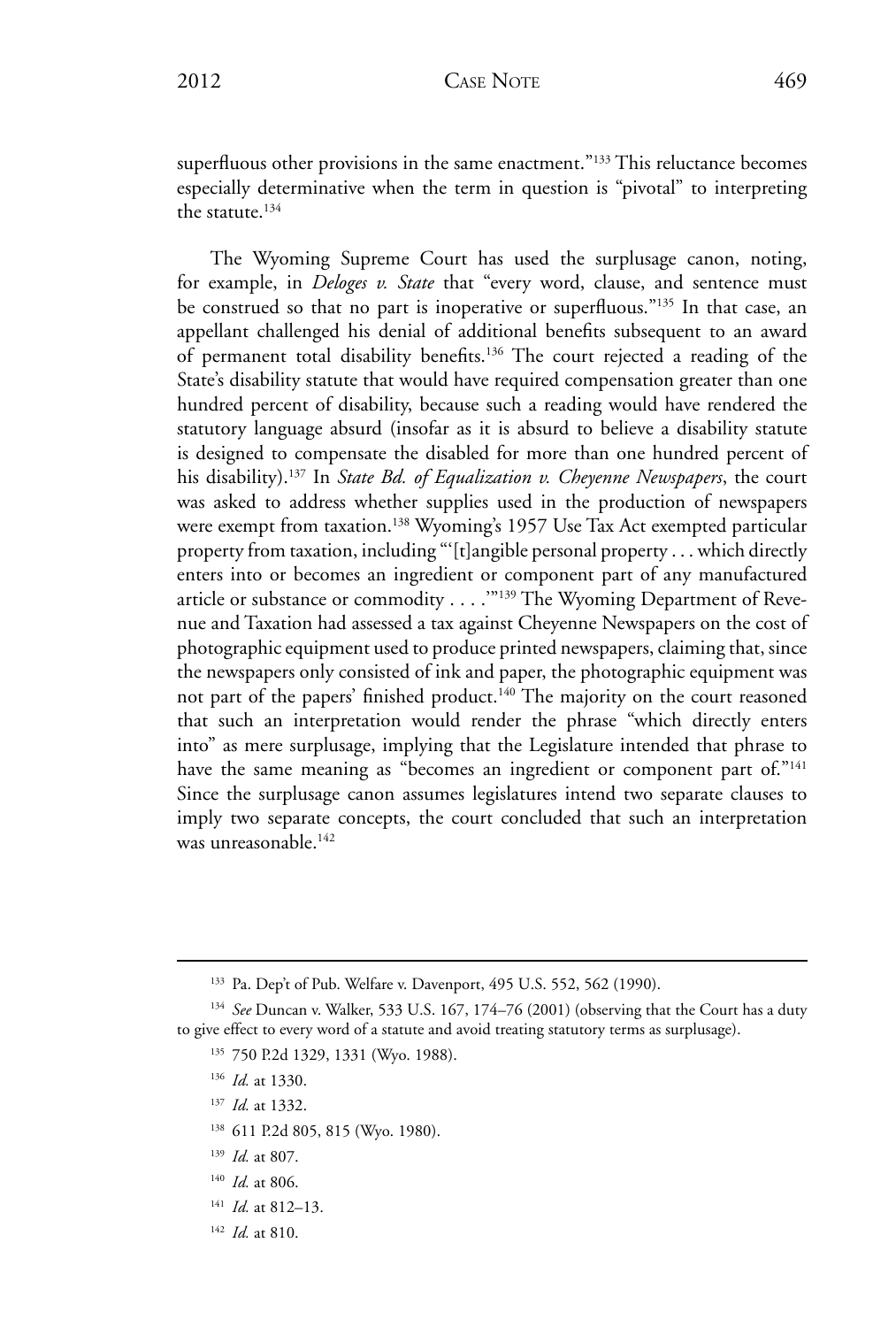#### Principal Case

On March 12, 2009, a Wyoming State Trooper stopped Colorado resident Daniel Joseph Burns for speeding in Laramie County.<sup>143</sup> Burns was found to be in possession of more than three ounces of marijuana, and arrested for violating Wyoming Statute section 35-7-1031(c)(iii).<sup>144</sup> Prior to trial, Burns made known his intention to argue, as a defense, that the marijuana was obtained pursuant to the prescription or order of a practitioner in Colorado under that state's medical marijuana law.145 The prosecution responded by filing a motion in limine to exclude Burns's proposed jury instruction, which set forth that defense theory, and for which Burns had offered his marijuana registry card and physician certification. After a hearing, the district court of Laramie County granted the prosecution's motion, prohibiting Burns from presenting at trial any evidence and defense theories to the effect that he lawfully obtained his marijuana pursuant to a valid prescription or order of a practitioner in Colorado.<sup>146</sup> The prohibited evidence included Burns's "debilitating medical condition," his status on the medical marijuana registry maintained by the Colorado Department of Public Health and Environment, and the medical efficacy of marijuana in general.<sup>147</sup> Burns argued, in response to the motion, that the Colorado registry card and physician's certification constituted a valid prescription or order as contemplated by section 35-7-1031(c) and thus should be considered a statutorily recognized defense against the possession charge that he was entitled to present at trial.<sup>148</sup> The parties then entered into an agreement for a conditional guilty plea, preserving Burns's right to appeal the exclusion of his affirmative defense.<sup>149</sup>

Burns appealed his suspended prison sentence to the Wyoming Supreme Court, which, on January 19, 2011, affirmed his conviction, holding that the Wyoming statute did not exempt a defendant from criminal liability even if the defendant obtained a legitimate medical marijuana exception under Colorado law. The issue before the court was whether the fact that a defendant obtained a Schedule I controlled substance pursuant to a valid order of a practitioner in another state constituted a defense under section  $35-7-1031(c)$ .<sup>150</sup> The court answered that a defendant's possession of a valid order of a practitioner did not

<sup>147</sup> *Id.* at 284–85.

<sup>148</sup> *Id.* at 285. Burns was referring to the statutory exception that existed prior to the Wyoming Legislature's removal of the exception in 2011. *See* Wyo. Stat. Ann. § 35-7-1031(c) (2009); *supra* note 3 (explaining the old statutory exception).

<sup>150</sup> *Id.* at 284.

<sup>&</sup>lt;sup>143</sup> Burns v. State, 246 P.3d 283, 284 (Wyo. 2011).

<sup>&</sup>lt;sup>144</sup> WYO. STAT. ANN. § 35-7-1031(c)(iii) (2009).

<sup>145</sup> *Burns*, 246 P.3d at 284.

<sup>146</sup> *Id.* 

<sup>149</sup> *Burns*, 246 P.3d at 285.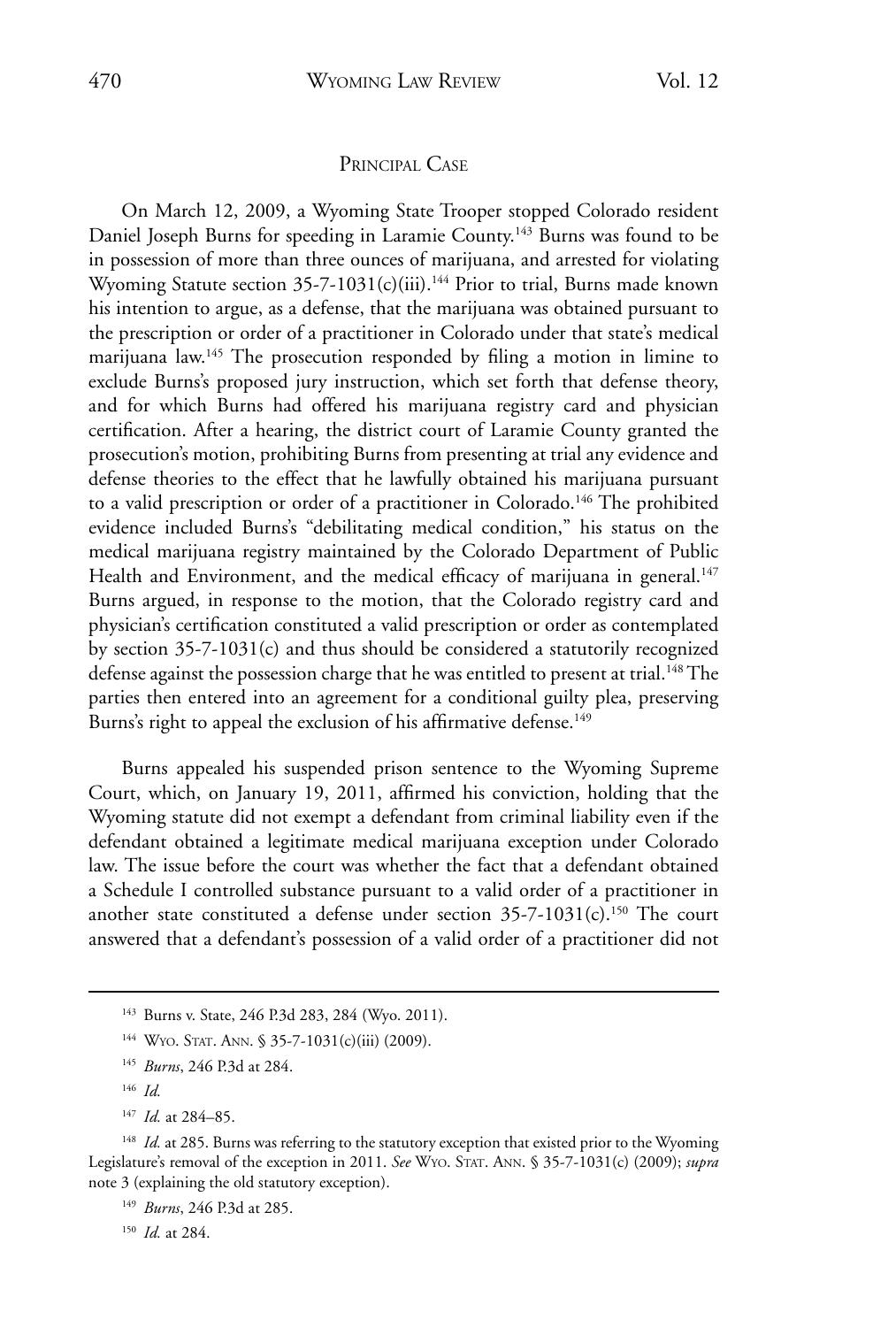constitute a defense under the statute, since marijuana possession for any reason remained illegal in the State of Wyoming.151 Such a decision required that the court disregard the exception contained, at the time, in section  $35-7-1031(c)(iii)$ allowing for the possession of marijuana "obtained directly from or pursuant to a valid prescription or order of a practitioner while acting in the course of his professional practice."152

Writing for a unanimous court, Justice Golden first noted that Burns's appellate brief did not sufficiently analyze the meaning of section  $35-7-1031(c)$ .<sup>153</sup> The court nevertheless committed to perform that analysis. The court noted that considerable deference is afforded the trial court in evidentiary decisions such as the granting of in limine motions.<sup>154</sup> The burden of proof for abuse of discretion is on the side losing the motion.<sup>155</sup>

The district court had determined the exception in section 35-7-1031(c) did not apply to Burns's Colorado medical registry card and physician's certification, because they were not the equivalent of a "prescription or order" as intended under the statute.<sup>156</sup> At this point, however, rather than analyzing the definitions of "prescription" and "order" in the statute and evaluating the district court's reasoning, the court abruptly declared that such analysis was not necessary, since "[t]he possession of marijuana, even for medical purposes, remains illegal" in Wyoming and under federal law.<sup>157</sup> Therefore, the court reasoned, "it would be illegal for a physician to prescribe or order, in any sense, the possession of marijuana."158

The court resolved the seeming inconsistency of the illegality of a physician prescribing or ordering marijuana with the fact that some Colorado residents legally possess and use the drug, by pointing out that Colorado law merely requires a physician's "certification" that a patient might benefit from the use of marijuana.159 The court added that the State of Colorado, rather than a physician, actually qualifies patients for marijuana use. $160$  Since the action of the physician does not directly determine the potential possession of marijuana by the patient

<sup>151</sup> *Id.*

<sup>154</sup> *Id.*

- <sup>155</sup> *Id.*
- <sup>156</sup> *Id.* at 286.
- <sup>157</sup> *Id.*
- <sup>158</sup> *Id.*
- <sup>159</sup> *Id.*
- <sup>160</sup> *Id.*

<sup>&</sup>lt;sup>152</sup> WYO. STAT. ANN. § 35-7-1031(c) (2009).

<sup>153</sup> *Burns*, 246 P.3d at 285.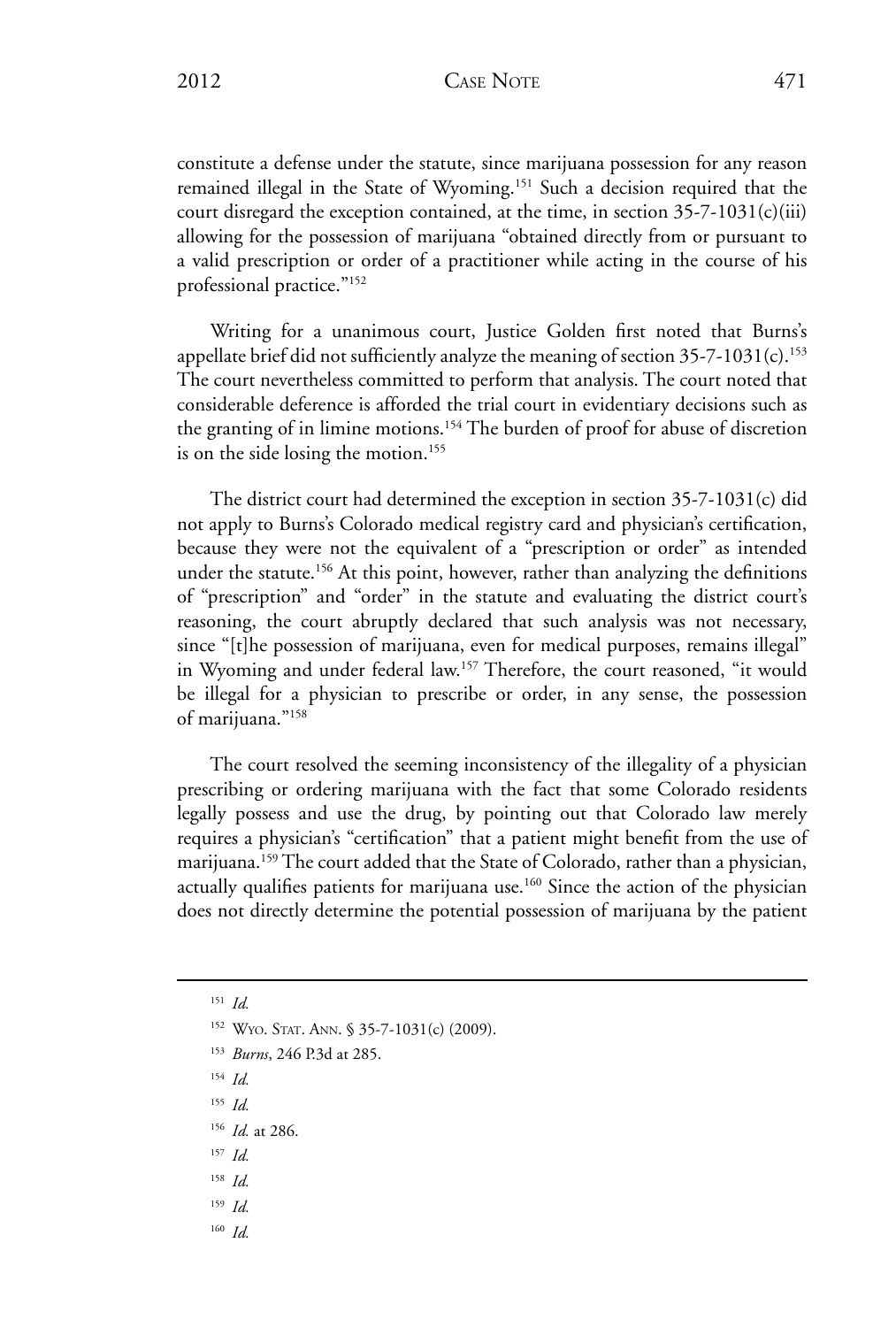(a point punctuated by the language of the physician's certification, stating that it is not a prescription), the court reasoned the exception provided in section  $35-7-1031(c)$  did not apply.<sup>161</sup>

The court's reasoning consisted of a logical, almost syllogistic progression of thought based on its implicit understanding of the language of section 35-7-1031(c), its interpretation of the meaning of "prescription or order" in the statute, and its understanding of the process of legitimate acquisition of marijuana in Colorado.162 The Wyoming exception required the prescription or order of a physician.163 Colorado law does not permit a physician to prescribe or order the possession of marijuana.<sup>164</sup> Therefore, the court concluded, Burns did not have a prescription or order for marijuana, and the Wyoming exception did not apply.<sup>165</sup>

#### **ANALYSIS**

In *Burns*, the Wyoming Supreme Court inappropriately defined the word "order," rendered language in the statutory exception of section  $35-7-1031(c)$ meaningless, and ignored recognized medical terminology. In so doing, the court made an inferential leap in closing a loophole that only the Wyoming Legislature could close. The statutory exception did not explicitly require that a person possessing medical marijuana receive that marijuana from a physician in Wyoming,166 but the court's decision appealed to the categorical illegality of a Wyoming physician prescribing or ordering that a patient use marijuana.<sup>167</sup> Substantial difference of opinion exists as to what "order" means in a medical context,<sup>168</sup> and although Burns may not have acquired his marijuana in the same way one might acquire an antibiotic or other prescribed medication, he clearly acquired it pursuant to the recommendation of a physician, without whose approval he would not have possessed it.<sup>169</sup>

Had Burns been allowed to offer his defense, a jury could have decided whether Burns had merely intended to travel through Wyoming with his medical supplies on his person like any other patient traveling through the state,

<sup>167</sup> *Burns*, 246 P.3d at 286.

<sup>161</sup> *Id.*

<sup>162</sup> *Id.* at 285–86.

<sup>&</sup>lt;sup>163</sup> WYO. STAT. ANN. § 35-7-1031(c) (2009), *supra* note 3 (explaining the former statute).

<sup>164</sup> *Burns*, 246 P.3d at 286.

<sup>165</sup> *Id.* at 285–86.

<sup>166</sup> *See* Wyo. Stat. Ann. § 35-7-1031(c) (2009), *supra* note 3 (explaining the previous statute).

<sup>&</sup>lt;sup>168</sup> See infra, notes 177–83, 207–15 and accompanying text.

<sup>169</sup> Brief of Appellant at 18, *Burns*, 246 P.3d 283 (No. S-10-0053), 2010 WL 1783749. Colorado only approves a medical marijuana license based upon the recommendation of a medical practitioner. See COLO. CONST. art. XVIII, § 14(3)(b)(I).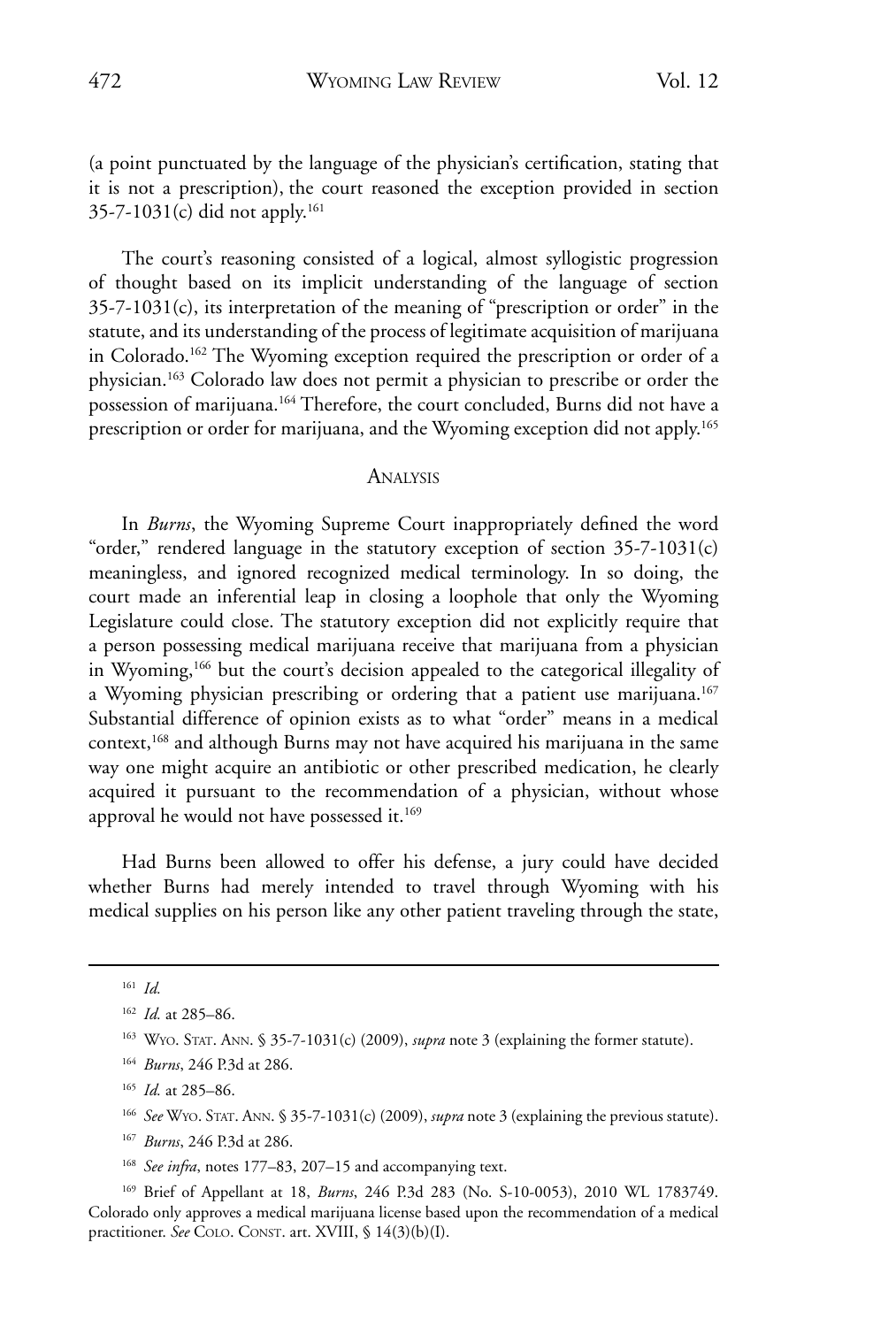2012 CASE NOTE 473

assuming in good faith that he had done everything legally necessary to acquire his medicine; or whether he had intended to bring illegal narcotics into the state for more nefarious purposes.<sup>170</sup> Instead, the court attributed a narrow, inculpatory meaning to the language in the statutory exception, rendering the word "order" indistinguishable from the word "prescription,"171 precluding those legally allowed to possess marijuana in Colorado from bringing a practitioner-recommended medication into Wyoming.

This note argues that the Wyoming Supreme Court had good reason to, and should have, interpreted the word "order" in the statutory exception as a medical term-of-art.172 Such a reading would have indicated that a Colorado physician's approval or recommendation of medical marijuana satisfied the requirement in the statutory exception. The court also had good reasons to apply the rule of lenity $173$ to the statutory exception, acknowledging the language of the exception was vague concerning whether a Colorado resident who obtained marijuana pursuant to the order of a physician could legally possess marijuana in Wyoming.174 Lastly, the court ought to have applied the surplusage canon<sup>175</sup> to distinguish the words "prescription" and "order" in the statute, a distinction sufficient to interpret the Colorado practitioner's recommendation as an "order."176

### *The Court Should Have Interpreted "Order" as a Term-of-Art*

The Wyoming Statutes recognize the distinction between plain meaning and terms-of-art, and the Wyoming Supreme Court has applied that distinction in its interpretation of statutory language.<sup>177</sup> In section  $35-7-1031(c)$ , the words "order" and "prescription" refer to the directives of a medical practitioner. Wyoming's Standards of Practice statutes for medical ethics include, in section 33-23-101(d), the language: "It is unlawful for any person to dispense, replace or duplicate ophthalmic lenses or any contact lenses without a prescription or order from a

- <sup>173</sup> *See infra* notes 185–203 and accompanying text.
- <sup>174</sup> *See infra* notes 195–204 and accompanying text.
- <sup>175</sup> Durden, *supra* note 122, at 122.
- <sup>176</sup> *See infra* notes 204–14 and accompanying text.

<sup>&</sup>lt;sup>170</sup> Brief of Appellant, *supra* note 169, at 11 ("Only if possessor attempts or intends to distribute the substance does he lose the defense of an authorized prescription.").

<sup>&</sup>lt;sup>171</sup> See infra notes 207-15 and accompanying text.

<sup>172</sup> *See infra* notes 177–84 and accompanying text.

 $177$  WYO. STAT. ANN. § 8-1-103(a)(i) (2012) ("Words and phrases shall be taken in their ordinary and usual sense, but technical words and phrases having a peculiar and appropriate meaning in law shall be understood according to their technical import."); *see* Williams Prod. RMT. Co. v. State Dep't of Revenue, 107 P.3d 179,185–86 (Wyo. 2005) ("In addition, when construing technical terms contained within statutes, we look to the meaning ascribed to those terms in the applicable field."); Blackmore v. Davis Oil Co., 671 P.2d 334, 339–41 (Wyo. 1983) (Rooney, C.J., dissenting).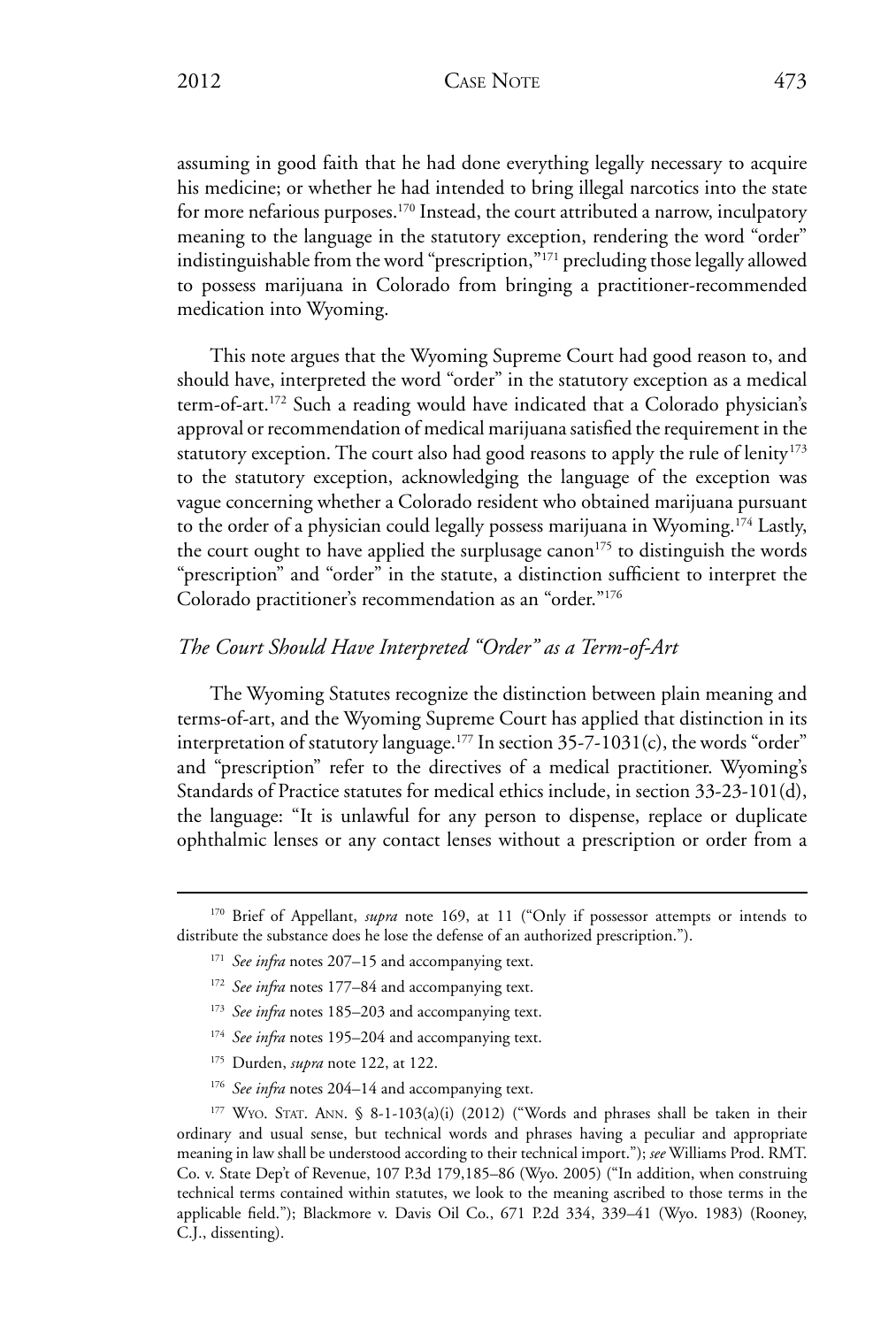physician or optometrist."178 Section 33-43-102(a)(iii) speaks of "services . . . in accordance with the prescription or verbal order of a physician or other authorized health care professional."<sup>179</sup> Section 35-22-205 reads: "A cardiopulmonary resuscitation directive for any person who is admitted to a health care facility shall be implemented as a physician's order concerning resuscitation as directed by the person in the cardiopulmonary resuscitation directive, pending further physicians' orders."180 These statutes suggest that an "order" is the gesture of a medical professional.

Inexplicably, however, the *Burns* court accepted without comment the plain meaning, dictionary definition of "order" offered by the State, defining "order" as "command."181 Whether a physician's order is as unambiguously pronounced as a physician's prescription (a question explored in the section on surplusage below), medical directives, instructions, or authorizations are not simply "commands," but instructions and guidelines contingent on particular medical situations. The Wyoming Supreme Court has previously determined that whether a term has a technical or plain meaning is a question to be resolved by the finder of fact.<sup>182</sup> Since Burns's initial defense (based on his acquisition of the marijuana pursuant to a physician's order) was rejected by the district court prior to trial, Burns did not have the opportunity to present evidence to a jury that the term "order" was included in the statutory exception with a medical context in mind.<sup>183</sup> Because Burns was not allowed to demonstrate this context at trial, the Wyoming Supreme Court's deferral to the plain meaning interpretation imposed a general definition on the term where a contextual, term-of-art definition would have been a more appropriate reflection of the statutory language.<sup>184</sup> This failure to apply the term-of-art canon of construction, moreover, played a pivotal role in the ultimate holding in the case.

### *Ambiguity in the Statutory Exception Justified Lenity*

The rule of lenity, a canon of statutory construction holding that ambiguities in criminal statutes should be resolved in favor of defendants, exists to protect defendants from the possibility that they might hear, but not understand, the

<sup>182</sup> Powder River Coal Co. v. Wyo. Dep't of Revenue, 145 P.3d 442, 448 (Wyo. 2006) ("Whether a term has such a technical meaning is a question of fact to be proved.").

<sup>183</sup> *Burns*, 246 P.3d at 285.

<sup>184</sup> *See* Williams Prod. RMT Co. v. State Dep't of Revenue, 107 P.3d 179, 185 (Wyo. 2005) ("[W]hen construing technical terms contained within statutes, we look to the meaning ascribed to those terms in the applicable field.").

<sup>&</sup>lt;sup>178</sup> Wyo. Stat. Ann. § 35-23-101(d) (2009).

<sup>&</sup>lt;sup>179</sup> Wyo. Stat. Ann. § 33-43-102(a)(iii) (2009).

<sup>180</sup> WYO. STAT. ANN. § 35-22-205 (2009).

<sup>&</sup>lt;sup>181</sup> Burns v. State, 246 P.3d 283, 286 (Wyo. 2011) ("Generally, our first step would be to analyze the definitions of 'prescription' and 'order' as used in the statute. However, in this case there is no need to engage in that analysis.").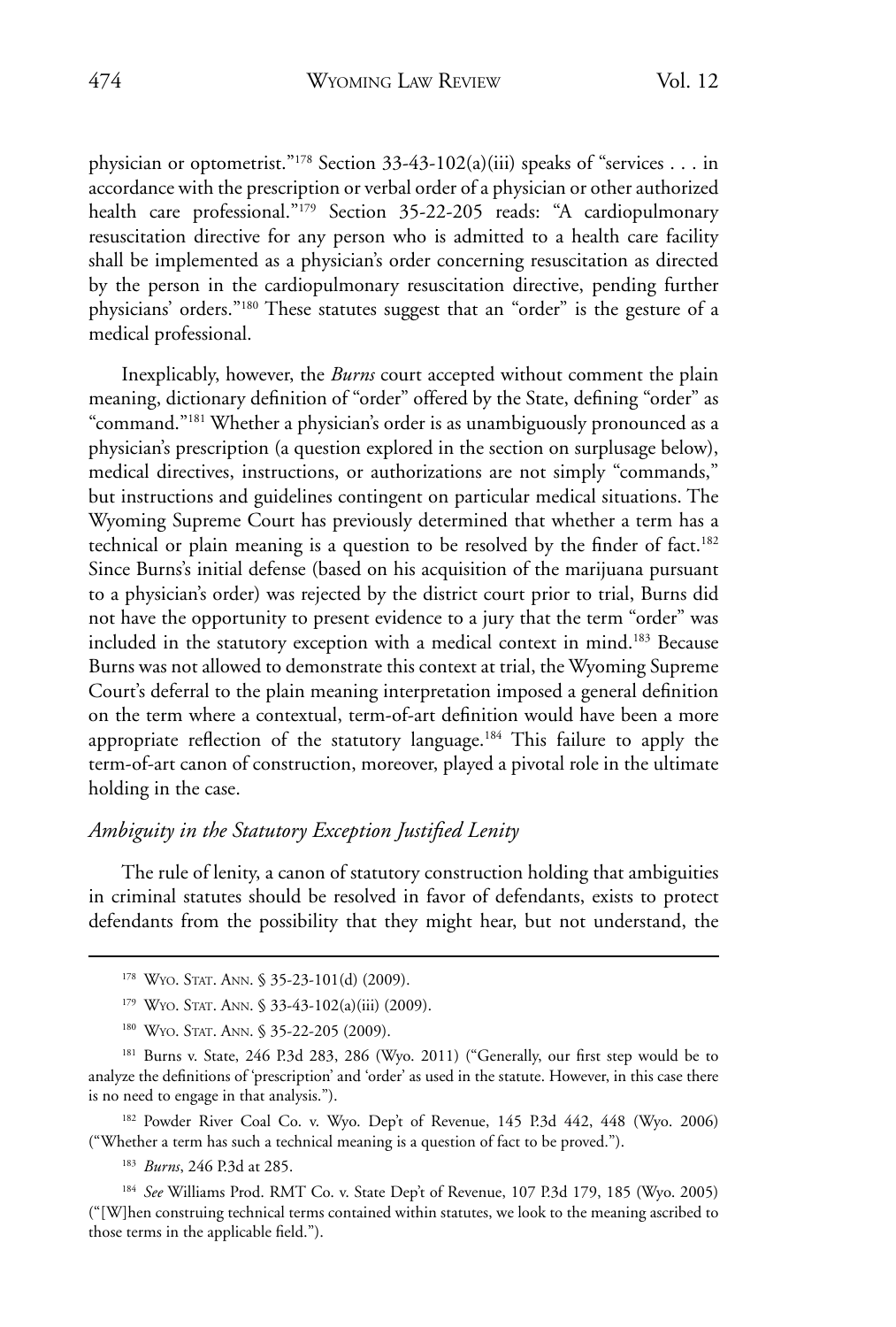law.<sup>185</sup> The rule is applied when a court is unable to derive an unambiguous interpretation of statutory language after exploring the language using other standard interpretive tools.<sup>186</sup> A plain meaning or term-of-art exploration of the statutory exception in section 35-7-1031(c) would not have resolved the question of whether the "practitioner" in the provision had to be in Wyoming, or could have been based in another state. Wyoming's Controlled Substances Statute does not define "physician," "practitioner," or other terms associated with the medical profession.187 A reasonable person living in a state allowing medical marijuana, upon reading Wyoming's statutory exception, could well have assumed that the authorization of a physician from a neighboring state was a sufficient guard against prosecution for possession of medical marijuana, particularly when that marijuana was not being smoked, sold, transferred, or openly displayed within the state of Wyoming.<sup>188</sup>

The statutory exception specified that the excepted substance must be obtained pursuant to the prescription or order of a practitioner.189 The court in *Burns*, however, used Wyoming's categorical prohibition of marijuana to conclude that there could be no conceivable circumstances where a Wyoming physician could prescribe marijuana.<sup>190</sup> In doing so, the court seemed to suggest there were no conceivable circumstances where the exception could apply, rendering questions as to whether the law applied to Schedule I substances obtained pursuant to the authoritative pronouncement of a physician outside of Wyoming obsolete.

Prior to the Wyoming Legislature's elimination of the statutory exception, the law read, "[i]t is unlawful for any person knowingly or intentionally to possess a controlled substance unless the substance was obtained directly from, or pursuant to a valid prescription or order of a practitioner while acting in the course of his professional practice, or except as otherwise authorized by this act."191 The language of the exception did not clarify whether the "practitioner" must practice in Wyoming, or whether the patient must acquire the controlled substance in Wyoming.<sup>192</sup> It did not provide for the possibility of acquiring a prescription or

<sup>185</sup> Jellum, *supra* note 92, at 237.

<sup>&</sup>lt;sup>186</sup> Reno v. Koray, 515 U.S. 50, 65 (1995).

<sup>187</sup> WYO. STAT. ANN. §§ 35-7-1001 to -1057 (2009).

<sup>188</sup> *See* Brief of Appellant, *Burns*, *supra* note 169, at 11 (noting that neither federal nor Wyoming law prohibits interstate filling of prescriptions, and that residents of other states regularly drive through Wyoming carrying their prescriptions with them).

<sup>&</sup>lt;sup>189</sup> See WYO. STAT. ANN. § 35-7-1031(c) (2009); *supra* note 3 (discussing the former statutory exception).

<sup>190</sup> *See Burns*, 246 P.3d at 286.

<sup>&</sup>lt;sup>191</sup> WYO. STAT. ANN. § 35-7-1031(c) (2009); see supra note 3 (discussing the former statutory exception).

<sup>192</sup> *See* Wyo. Stat. Ann. § 35-7-1031(c) (2009)*.*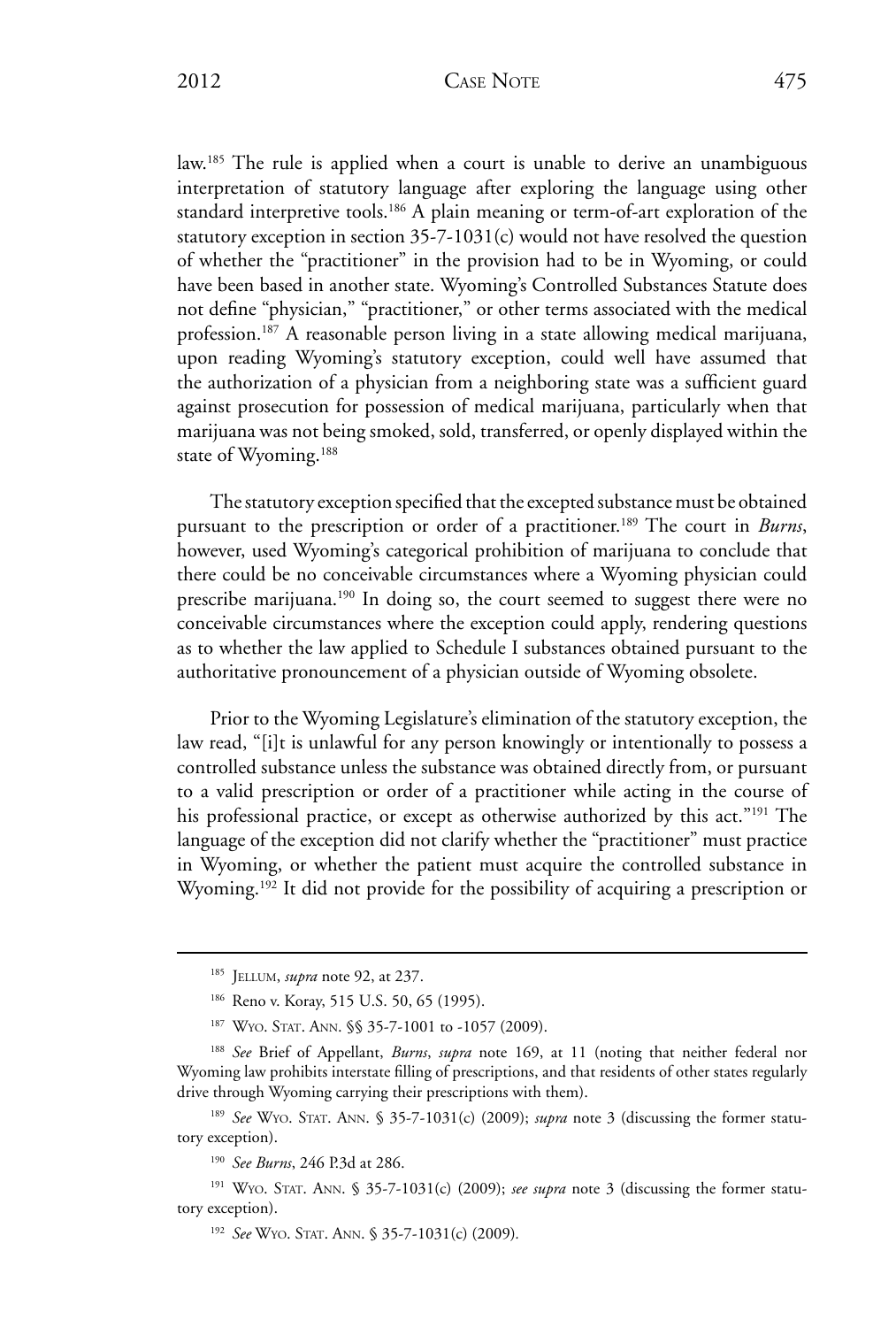order for a medication in another state, something that is not uncommon in rural areas or in border communities.<sup>193</sup> Because of this ambiguity, lenity would have been an appropriate interpretive tool for the court.<sup>194</sup>

The Wyoming Supreme Court has established criteria for the application of lenity to a vague statute.<sup>195</sup> A statute is vague if people of common intelligence must necessarily guess at its meaning and differ as to its application.<sup>196</sup> Given these criteria, it was unreasonable for the court to limit the affirmative defense to substances only acquired in Wyoming, obtained pursuant to an order in Wyoming.<sup>197</sup> Wyomingites face unique challenges related to rural health care access.<sup>198</sup> Moreover, out-of-state residents bring their drugs into the state when visiting or traveling through. Since residents sometimes obtain medical services, including prescription drugs, from neighboring states, and since the statutory exception does not specify that the practitioner or the drug must originate in Wyoming, it is reasonable to suppose that two people of common intelligence might, upon reading section 35-7-1031(c)(iii) prior to its elimination by the Legislature, have drawn divergent conclusions concerning whether the substance in question must be obtained from a physician in Wyoming.

Additionally, if the purpose of lenity is to avoid holding a defendant "accountable for a violation of a statute whose commands are uncertain,"199 or to provide fair warning to citizens that they might be breaking a law (or be uncovered

<sup>196</sup> *See* Britt v. State, 752 P.2d 426, 428 (Wyo. 1988) ("The constitutional standard for vagueness of a criminal statute has been defined by this court. 'An ordinance or statute is void for vagueness if it fails to give a person of ordinary sensibility fair notice that the contemplated conduct is forbidden. . . .' While there is a strong presumption of constitutionality, . . . 'a statute is unconstitutionally vague when 'men of common intelligence must necessarily guess at its meaning and differ as to its application.' . . . The underlying principle is that no man shall be held criminally liable for conduct which he could not reasonably understand to be proscribed.'") (citations omitted); Hobbes v. State, 757 P.2d 1008, 1011 (Wyo. 1988).

<sup>197</sup> *See* Burns v. State, 246 P.3d 283, 286 (Wyo. 2011). The court reasoned that the illegality of possession within a jurisdiction means "it would be illegal for a physician to prescribe or order, in any sense, the possession of marijuana." *Id.*; *see infra* text accompanying notes 198–203 (demonstrating that because the statutory language was ambiguous, the court should have applied the rule of lenity, erred on the side of the defendant, and left it up to the Legislature to clarify the language of the statutory exception if it desired to do so).

<sup>198</sup> *See Rural and Frontier Health*, Wyo. Dep't of Health, http://www.health.wyo.gov/rfhd/ index.html (last visited Apr. 9, 2012) (providing information on the challenges of rural health care including lack of primary services, long drives to care providers, and sustainability of facilities in small communities).

<sup>199</sup> *Santos*, 553 U.S. at 515.

<sup>&</sup>lt;sup>193</sup> See infra note 198 and accompanying text.

<sup>&</sup>lt;sup>194</sup> See United States v. Santos, 553 U.S. 507, 515 (2008) ("When interpreting a criminal statute, we do not play the part of a mindreader.").

<sup>195</sup> *See* Schafer v. State, 197 P.3d 1247, 1251 (Wyo. 2008) ("Under the rule of lenity, criminal defendants receive the benefit of any ambiguity.").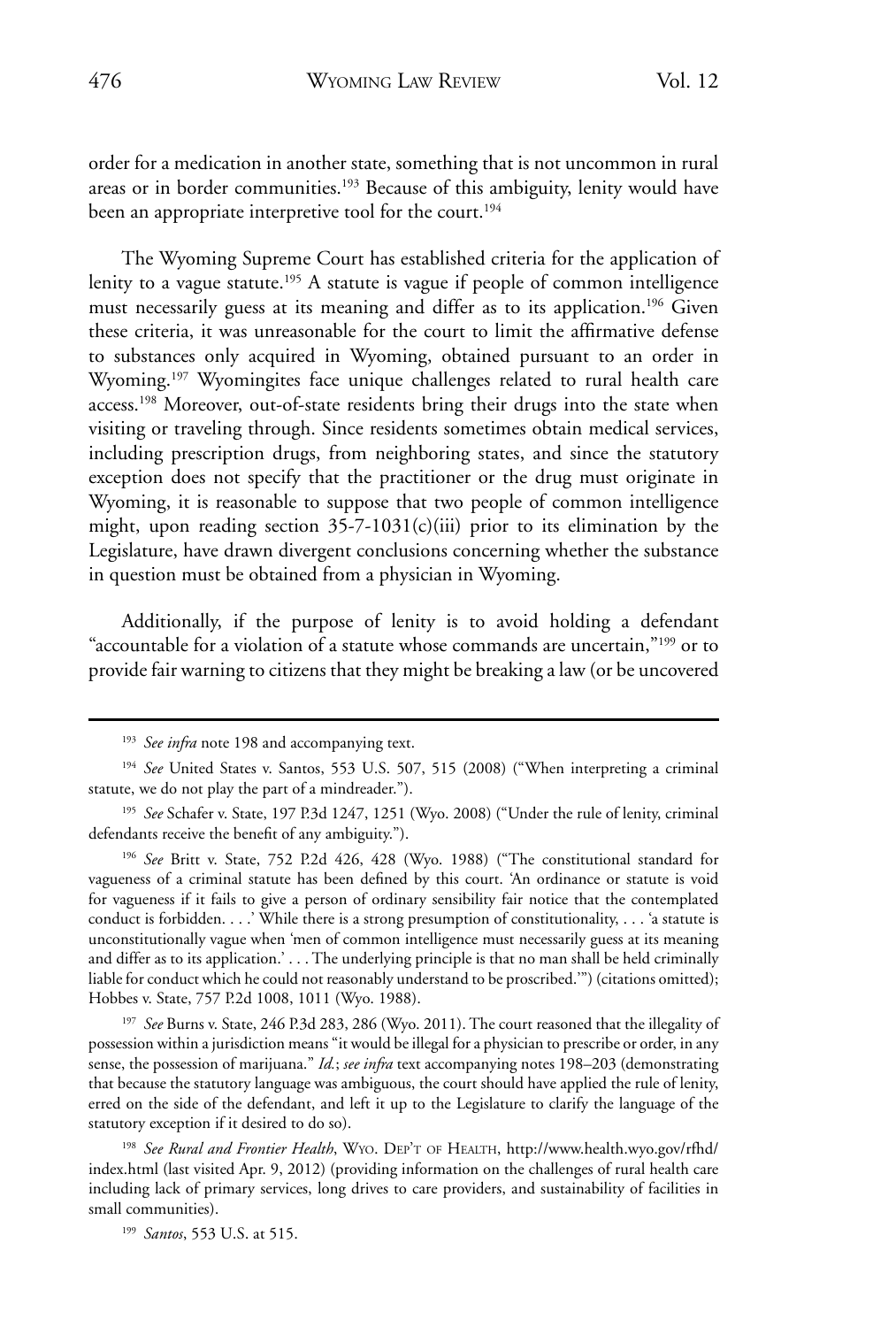2012 CASE NOTE 477

by an exception), then the totality of the language in section 35-7-1031(c) was insufficient to guarantee that warning or certainty. One may "obtain directly" a substance from a practitioner anywhere, and there are no other Wyoming laws prohibiting a Wyoming citizen from obtaining medical services, including prescription drugs, from other states.<sup>200</sup> Burns should not have had to consult a Wyoming attorney before driving through the state with his legally obtained substance on his person.<sup>201</sup>

In *Juarez,* the Wyoming Supreme Court held that section 31-5-217 was sufficient to warrant lenity because there was no positive "basis in the statute at issue to conclude that a motorist is absolutely required to signal" when merging onto an interstate highway.202 Similarly, there was no positive reason to believe the Wyoming Legislature intended section 35-7-1031(c) to apply only to in-state physicians prescribing controlled substances.203 Because these two statutes are equally ambiguous, the court should have applied the rule of lenity, erred on the side of the defendant, and left it up to the Legislature to clarify the language of the statutory exception if it desired to do so.

### *The Court's Interpretation Rendered "Order" Superfluous*

The canonical rule against surplusage (surplusage canon) is based on the notion that, if a legislative body puts two words alongside one another in a statute, each word has its own unique meaning.204 Absent an indication that legislators intended some terms in a statute to be restatements or clarifications of other words, courts ought to defer to interpretations that do not render certain terms in a statute inoperative or superfluous. 205

Prior to its legislative elimination in 2011, the exception in section 35-7-1031 (c) listed two actions by a physician that could serve as the basis for the affirmative defense: The substance may be acquired pursuant to either a "prescription" or an "order." The State's appellate brief defined "order" using *Webster's Dictionary*,

<sup>200</sup> *See* Brief of Appellant, *Burns*, *supra* note 169, at 11.

<sup>201</sup> *See* Dougherty v. State, 239 P.3d 1176, 1181 (Wyo. 2010) (indicating the importance of providing notice of prohibited conduct); Griego v. State, 761 P.2d 973, 976 (Wyo. 1988) (discussing the importance of notice in alerting the public to conduct regarded as illegal under state law); *supra*  text accompanying note 103.

<sup>202</sup> State v. Juarez, 256 P.3d 517, 521 (Wyo. 2011).

<sup>203</sup> *See* Brief of Appellant, *Burns*, *supra* note 169, at 11.

<sup>204</sup> Durden, *supra* note 122, at 115.

<sup>&</sup>lt;sup>205</sup> United States v. Atl. Research Corp., 551 U.S. 128, 137 (2007).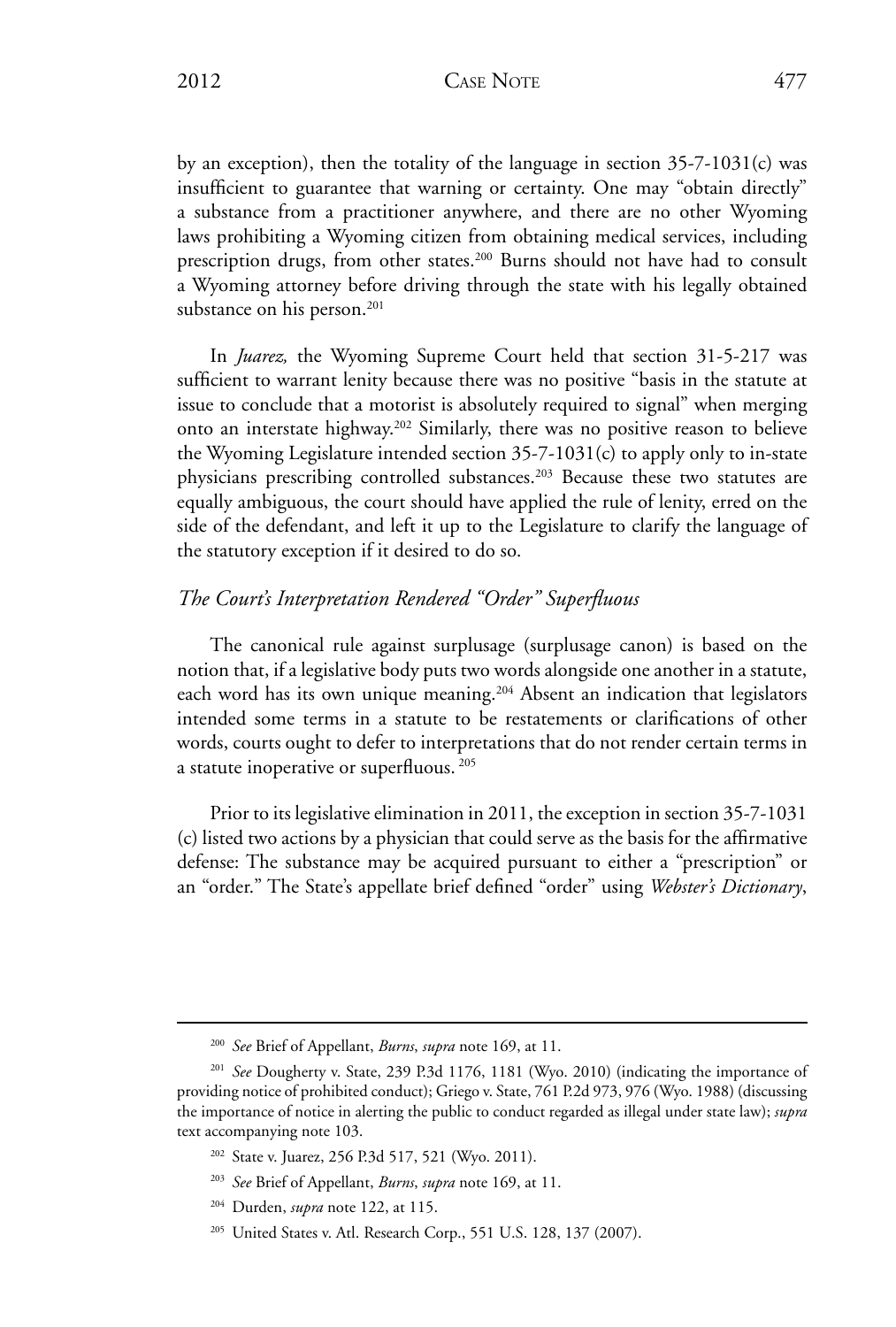assuming the plain language canon was sufficient.<sup>206</sup> That definition, which is stripped of any context, medical or otherwise, was "specific rule, regulation, or authoritative direction: COMMAND."207

Interpreting "order" to be a "command" or "regulation" makes it indistinguishable from "prescription," which *Webster's* defines as "a prescribing or dictating," and in a more specifically medical context, "a written direction for the preparation and use of a medicine."208 The similarity in language to the State's definition of "order" is impressive: prescribing, dictating, authoritatively directing. A reader of the two definitions would be hard pressed to articulate a meaningful difference between them, but the surplusage canon directs courts to assume that the Legislature intended the two terms to have different meanings.<sup>209</sup>

Moreover, the two terms mean quite different things. In a medical context, it is accepted terminology that the "order" of a physician or other medical professional is similar to an "authorization."210 Thus, in a handbook on restraining elderly patients, "doctor's order" is used interchangeably with "physician's authorization."211 Similarly, in a reference manual for Los Angeles County's Emergency Medical Services, paramedics are instructed to interpret "Federal Law restricts this device to sale by or the order of a physician" to mean the requirement of "specific physician authorization." 212 More salient to the legal usage of the terms, the United States District Court for the Southern District of Texas's decision in *Wallace v. Methodist Hospital Systems* repeatedly uses "order" and "authorization" interchangeably to describe the hospital's assertion that a nurse violated hospital rules by undertaking procedures "without a doctor's authorization" in failing "to obtain a physician's order for the insertion or removal of a nasogastric feeding

<sup>210</sup> Medicaid SSI Benefits and Services, iCare, http://www.icare-wi.org/members/ssibenefits. aspx (last visited Apr. 9, 2012) ("Some services may require a doctor's order or a prior authorization.").

<sup>206</sup> Brief of Appellee at 10, *Burns*, 246 P.3d 283 (No. S-10-0053), 2010 WL 2395612.

<sup>&</sup>lt;sup>207</sup> Id. (citing WEBSTER's New INTERNATIONAL DICTIONARY 808 (3d ed. 1977)).

<sup>208</sup> Webster's New International Dictionary 1954 (2d ed. 1956).

<sup>209</sup> United States v. Menasche, 348 U.S. 528, 538–39 (1955) ("It is our duty 'to give effect, if possible, to every clause and word of a statute . . . .'"); *see* State Bd. of Equalization v. Cheyenne Newspapers, Inc., 611 P.2d 805, 810 (Wyo. 1980) ("It cannot be reasonably expected that the legislature intended [two words in the same statute] to have identical meanings."); *supra* notes 122–42 and accompanying text.

<sup>211</sup> Jan L. Warner & Jan Collins, *Restraining Elderly Residents Presents Very Special Concerns*, Nextsteps, http://www.lifemanagement.com/nsa4.8.2078/ (last visited Apr. 9, 2012).

<sup>&</sup>lt;sup>212</sup> Supply and Resupply of Designated EMS Provider Units, Reference No. 701, LOS ANGELES CNTY. DEP'T OF HEALTH SERVS. (Feb. 15, 2010), http://ems.lacounty.gov/policies/ref700/701.pdf.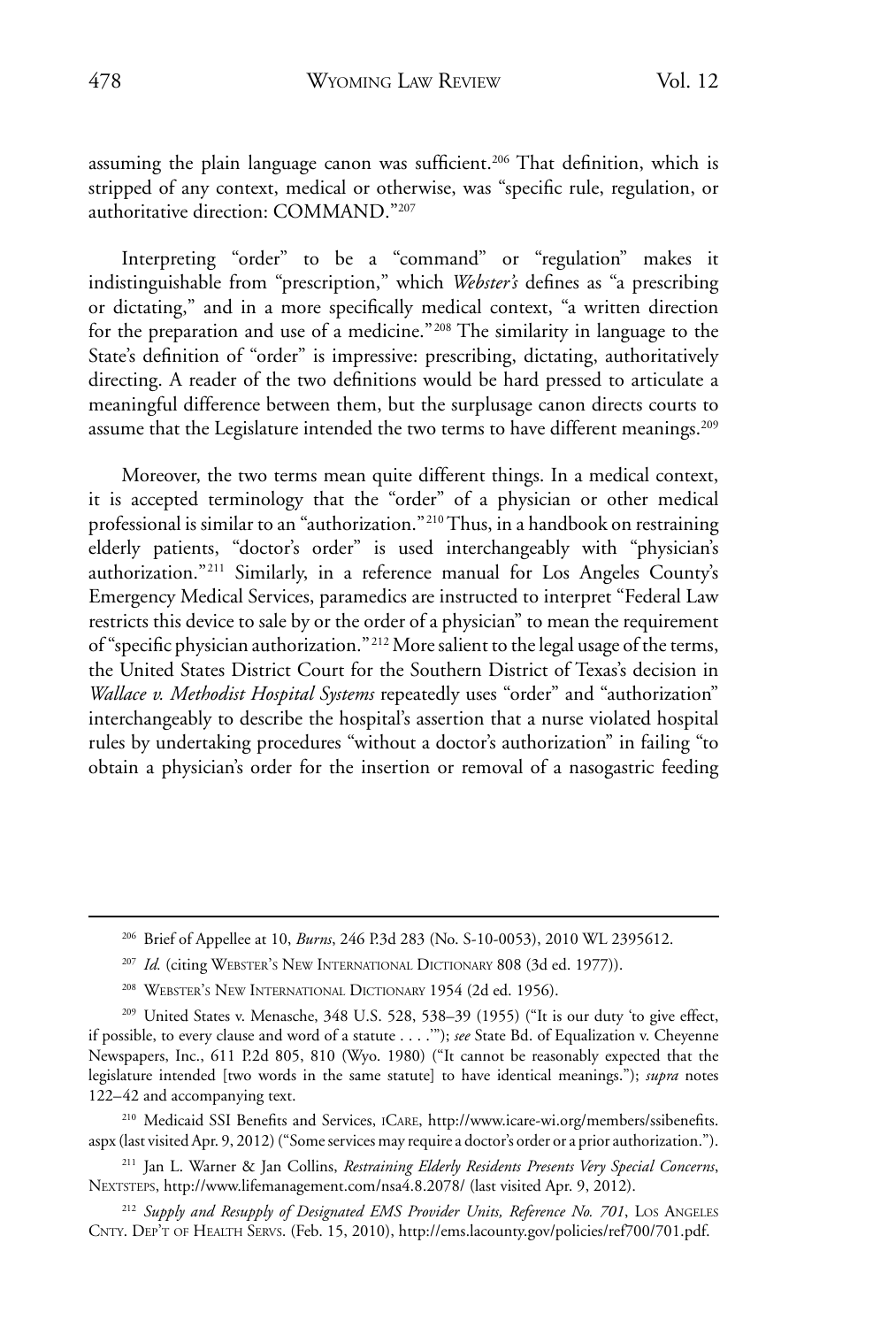2012 CASE NOTE 479

tube" and other infractions.<sup>213</sup> These examples suggest, at the very least, that a physician's "order" might reasonably be interpreted to be of a different category of meaning than the more forceful and authoritative physician's "prescription." Either that difference was specifically contemplated by the Wyoming Legislature when it drafted section 35-7-1031(c), in which case the surplusage canon would preclude conflation of "prescription" and "order," or the meaning of "order" is ambiguous, in which case the court ought to have applied the doctrine of lenity.<sup>214</sup>

Unfortunately, the court only pointed out that Burns could not have had a prescription, an obvious point since the physician's certification explicitly stated it was not a prescription.<sup>215</sup> It is difficult, however, to understand how that same certification did not functionally entail a physician's authorization. Because "order" is commonly and plainly used in medical terminology to mean authorization, and because Burns clearly received such an authorization as far as the Colorado law was concerned,<sup>216</sup> the court should have assumed "order" had a meaning distinct from "prescription."

#### **CONCLUSION**

Interpretive canons and principles purport to provide clarity in applying criminal statutes. With an increasing number of states legalizing the medical use of marijuana, other jurisdictions are faced with choices concerning how to apply ambiguous statutes, and whether to respect neighboring jurisdictions' laws. Policy concerns about marijuana may tempt courts to do the work of legislators in an effort to prevent encroachment by medical marijuana users into drug-free states. Such judicial decisions may fail to apply canons such as lenity and surplusage, and the interpretive norms of terms-of-art, where courts might otherwise do so.

The Wyoming Supreme Court in *Burns* did not adequately consider the ambiguous language of the statutory exception, the duplicative meaning of its two key terms, or the legitimacy of the process by which Daniel Joseph Burns acquired his medical marijuana.<sup>217</sup> In this case, Burns should have had the opportunity to demonstrate to the jury, given his compliance with what he understood to be the applicable law, that he had acquired his marijuana through legitimate channels, that he intended to use it legally, and that he could not have

<sup>213</sup> Wallace v. Methodist Hosp. Sys., 85 F. Supp. 2d 699, 705, 719 (S.D. Tex. 2000) (finding that using "doctor's authorization" and "doctor's order" in successive sentences meant the same authorization for work to be performed).

<sup>214</sup> *See* United States v. Santos, 553 U.S. 507, 514 (2008); *supra* notes 122–42, 209 and accompanying text.

<sup>&</sup>lt;sup>215</sup> Burns v. State, 246 P.3d 283, 286 n.5 (Wyo. 2011) ("The Physician's Certification clearly states that it is not a prescription for marijuana."); Brief of Appellee, *Burns*, *supra* note 206, at 10.

<sup>216</sup> Brief of Appellant, *Burns*, *supra* note 169, at 18.

<sup>217</sup> *See supra* notes 163–215 and accompanying text.